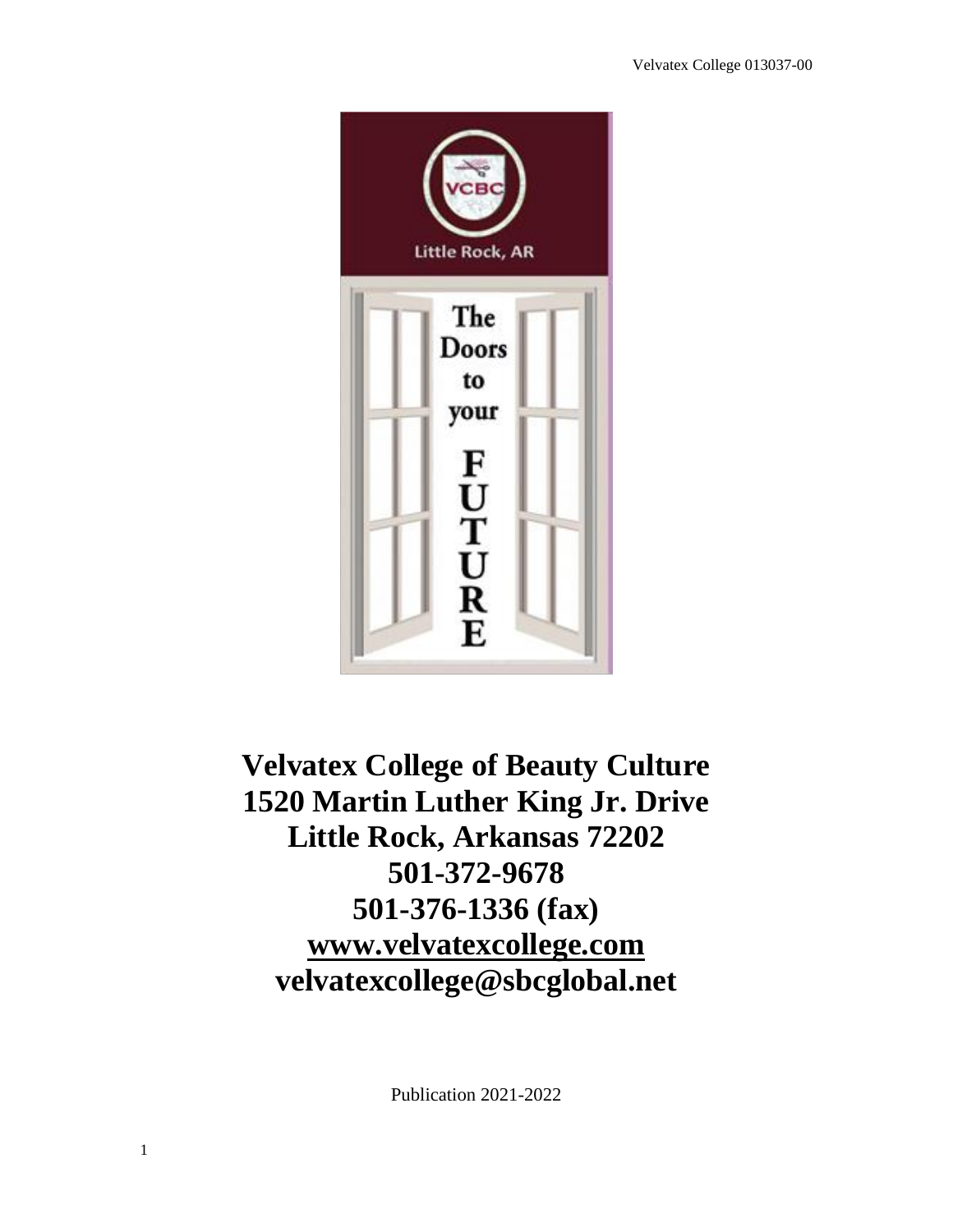## **Velvatex College of Beauty Culture 1520 Martin Luther King, Jr. Drive Little Rock, Arkansas 72202 501-372-9678 501-376-1336 fax velvatexcollege@sbcglobal.net [www.velvatexcollege.com](http://www.velvatexcollege.com/)**

Dear Students:

You may learn and earn steadily while single, married, after marriage or maybe as a part-time occupation. Age, education, creed or lack of experience is no impediment. Beauty culture affords you the opportunities to travel and meet people.

The demand exceeds the supply, with sound reasoning, you can best judge for yourself those women and men who are becoming more and more beauty-conscious each day, whereby, trained cosmetologists are in demand. There are no "short cuts" to success, but there is a short cut to useless job hunting. Learning beauty culture enables a student the ability to apply for a position in the cosmetology field or become self-employed with the opportunity to set your own monetary goals, daily schedule, and the ability to plan for future career opportunities and growth.

Thank you for allowing Velvatex College of Beauty Culture to assist you in your plan for a course toward personal success.

Sincerely,

Barbara Douglas

Barbara A. Douglas, CEO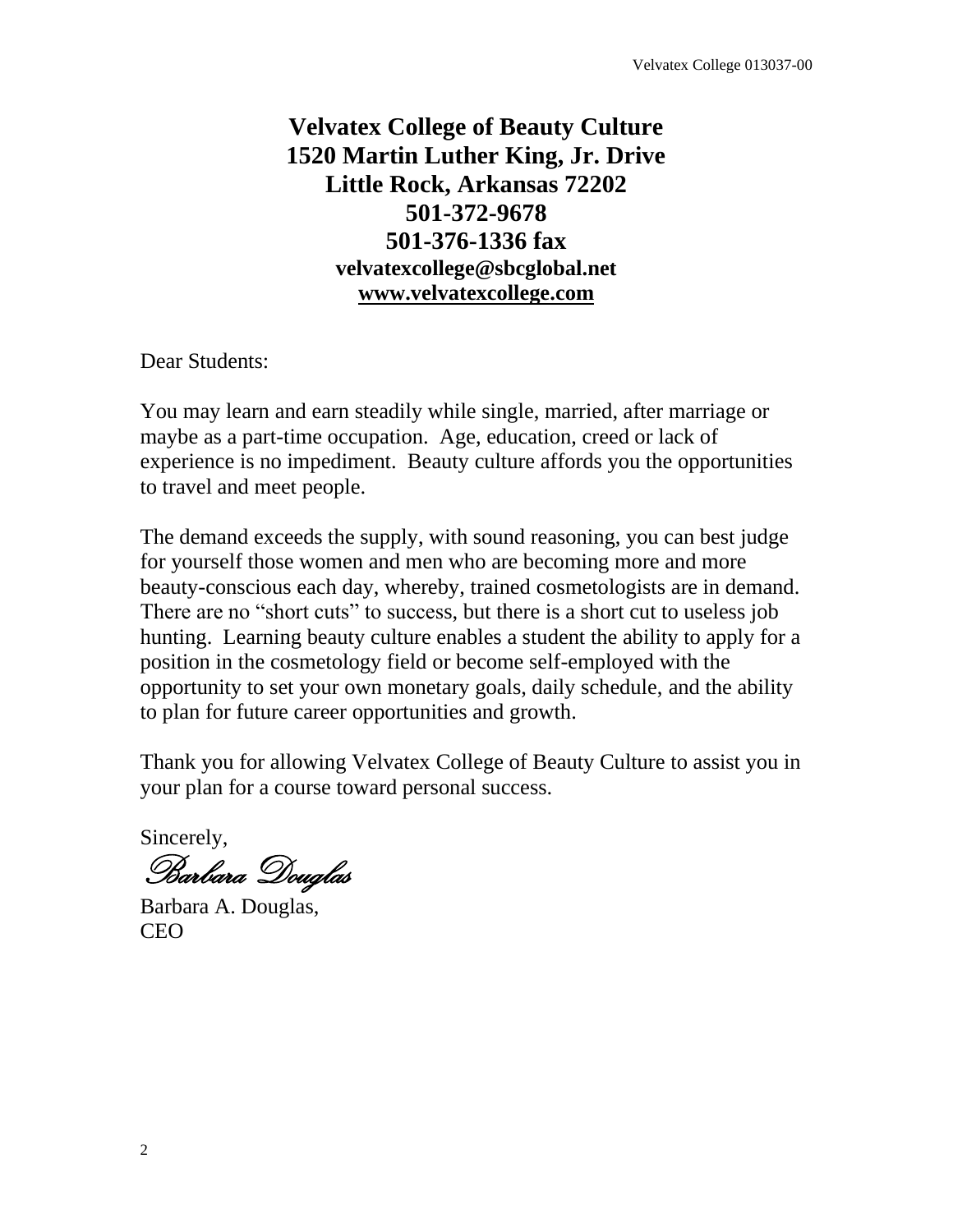## **TABLE OF CONTENTS**

| <b>Welcome Letter from CEO</b>                      | Page | $\overline{2}$ |
|-----------------------------------------------------|------|----------------|
| Introduction                                        |      | $\overline{4}$ |
| <b>Mission Statement</b>                            |      | 5              |
| <b>Opportunities for Occupation</b>                 |      | 5              |
| <b>Physical Demands</b>                             |      | 5              |
| <b>Safety Requirements</b>                          |      | 5              |
| <b>Career Counseling</b>                            |      | 5              |
| <b>Graduation Requirements</b>                      |      | 5              |
| <b>Transfer Student</b>                             |      | 6              |
| <b>Internal Grievance</b>                           |      | 6              |
| Privacy Policy                                      |      | 6              |
| <b>Job Placement Assistance</b>                     |      | 6              |
| <b>School Calendar</b>                              |      | $6 - 7$        |
| Holidays (Days School Closed)                       |      | 7              |
| <b>Inclement Weather</b>                            |      | 7              |
| <b>General Information</b>                          |      | 7              |
| Withdrawal and Re-entry                             |      | 8              |
| <b>Extra Instruction Cost</b>                       |      | 8              |
| <b>Refund Policy</b>                                |      | $8-10$         |
| <b>Leave of Absence</b>                             |      | $10 - 11$      |
| <b>Admission Policy and Enrollment Requirements</b> |      | 11-12          |
| <b>Secondary Student Enrollment Policy</b>          |      | 12             |
| Contract Cost & Payment Terms                       |      | $12 - 13$      |
| <b>Safety and Evacuation Policy</b>                 |      | 13             |
| <b>Grievance Procedure</b>                          |      | $14 - 15$      |
| <b>Satisfactory Progress Policy</b>                 |      | $15 - 17$      |
| Re-Establishment of Satisfactory Progress           |      | 17             |
| Interruption, Incompletes, Withdrawals              |      | 17             |
| Noncredit, Remedial Course, Repetitions             |      | 17             |
| <b>Transfer Hours</b>                               |      | 17             |
| <b>Cost and Fees</b>                                |      | (insert)       |
| <b>Cosmetology Course</b>                           |      | 18-20          |
| <b>Cosmetology Instructor Course</b>                |      | $21 - 23$      |
| <b>Administration Staff</b>                         |      | 24             |
| <b>Accrediting Agency</b>                           |      | 24             |
| Licensure Agency                                    |      | 24             |
| <b>Advisory Committee</b>                           |      | 24             |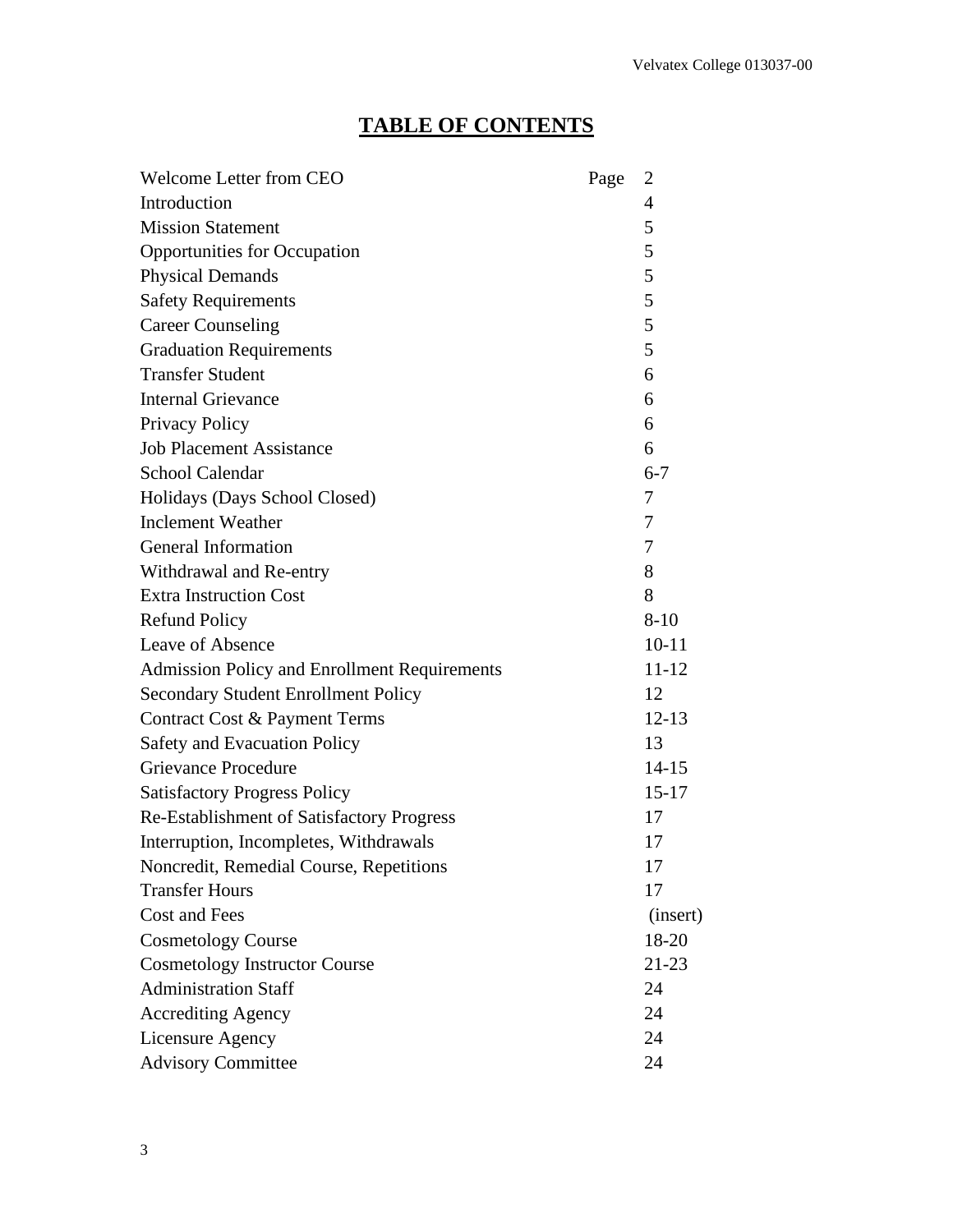#### INTRODUCTION

Velvatex College of Beauty Culture was established July 1, 1929 by Mrs. M.E. Patterson, Founder and President. Velvatex College of Beauty Culture's system was Little Rock's only approved school for people of color. The motto was "Fideli Certa Mercisy, the reward of the faith is certain." The class colors were gold and purple and the class aim was "We Have Finished To Begin."

March 12, 1942, Mrs. Earnestine Towns joined her mother, Mrs. Patterson, in teaching beauty culture. After 12 years, the school achieved acknowledgement for their consistency of students passing the board. During the 12 years, every student that went before the Arkansas Board of Cosmetology passed. Because of the school's accomplishments, in 1954 the board suggested the school's name be changed from Velvatex Beauty College to Velvatex College of Beauty Culture.

In 1954, after many years of training, Mrs. Towns purchased the school from her mother and began her quest of carrying on the legacy of Velvatex College of Beauty Culture.

The school was located in the center of the minority business district where you could get all the practical work necessary. The theater, YMCA, nightclubs, churches, and schools surrounded the college. It was also in walking distance of the downtownshopping district.

In 65 years, a great deal has changed and stayed the same. Mrs. Barbara A. Douglas purchased the college on July 1, 1994. Although there are now many more institutions of learning focused on cosmetology, Velvatex College of Beauty Culture was the pioneer in its field for African-American women. Mrs. Douglas' daughters, Mrs. Rachel Willis and Roberta Douglas, joined the Velvatex College of Beauty Culture's staff in 1995 and 1994. The two together are working toward taking the school into the new millennium.

The college is still in a strategic location, surrounded by business, restaurants, fast food chains, Arkansas Baptist College and Philander Smith College. The facility is a modern, handicap accessible, "free-standing", single story building with spacious clinic floor, classroom, and office space. The staff strives to maintain a clean and friendly environment.

We continue to offer standards to help teach professionalism in the area of beauty culture. Our specialty focus on modern techniques offered in the realm of cosmetology. We expect the optimum of performance from students and faculty in their individual creativity.

The motto- "Fideli Cera Mercisy, the reward of the faithful is certain." Our theme "He shall not doubt in his heart that he shall have whatsoever he saith," Mark 11:23, colors are lavender and pink.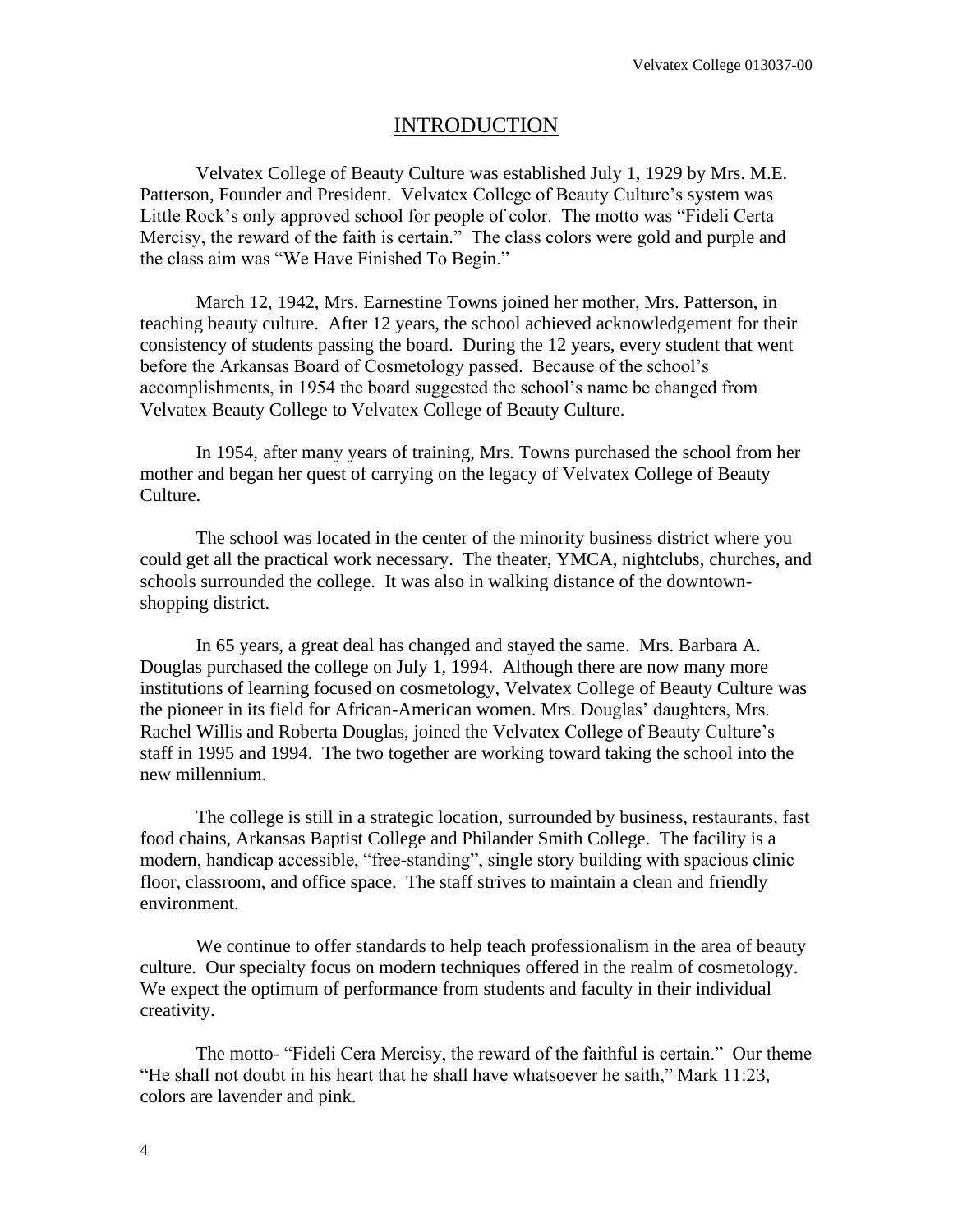## **MISSION STATEMENT:**

Our mission at Velvatex College of Beauty Culture is to provide a post-secondary cosmetology education that prepares the graduate for licensures and job entry-level skills.

## **OPPORTUNITIES FOR OCCUPATION (COSMETOLOGY)**

Upon graduation of cosmetology training and passing the State Board Examination, a student will be licensed to practice cosmetology in the state of Arkansas, work as a nail technician, manicurist, manage or operate a salon, competition stylist, platform stylist, research technician or field technician in cosmetology.

## **OPPORTUNITIES FOR OCCUPATION (COSMETOLOGY INSTRUCTOR)**

Upon graduation of Cosmetology Instructor training and passing the State Board Examination, a cosmetology instructor student will be licensed to teach cosmetology in the state of Arkansas.

## **PHYSICAL DEMANDS**

During your course of study, the body will endure certain physical demands such as, long hours of standing, continuous motion of the hands, and handling and inhaling chemicals during practical studies.

## **SAFETY REQUIREMENTS/EQUIPMENTS**

Safety while dealing with clients, chemicals, and tools is very important. Fire evacuation, tornado procedures, and first aid procedures are discussed prior to enrollment. A sink, located on the back wall is in easy access for chemical burns and/or spills. Fire extinguishers are located on the clinic floor. The college consist of one practical floor, one theory class, product stock room, practical prep room, three offices, break room, and front lobby.

## **CAREER COUNSELING:**

Our institution provides career counseling for students who have completed the required hours for junior status.

## **GRADUATION:**

Our Institution awards a graduation diploma and a certificate of completion of training to the Arkansas State Board of Cosmetology after a student completes all contracted hours and satisfies all financial obligations to Velvatex College of Beauty Culture.

In order to graduate from our **Cosmetology Program:** The student must have successfully completed (1) - 1500-hour course of instruction and/or all contracted hours, (2) Student must be at least 16 years old, (3) provided required documents of proof for secondary education completion (**refer to Admission Policy**), (4) balance of contract and ALL financial obligations paid in full.

In order to graduate from our **Cosmetology Instructor Program:** The student must have successfully completed (1) - 600-hour course of instruction at our Institution,, (2) Student must be at least 21 years old; (3) provided required documents of proof for secondary education completion (**refer to Admission Policy**), (4) balance of contract and ALL financial obligations paid in full.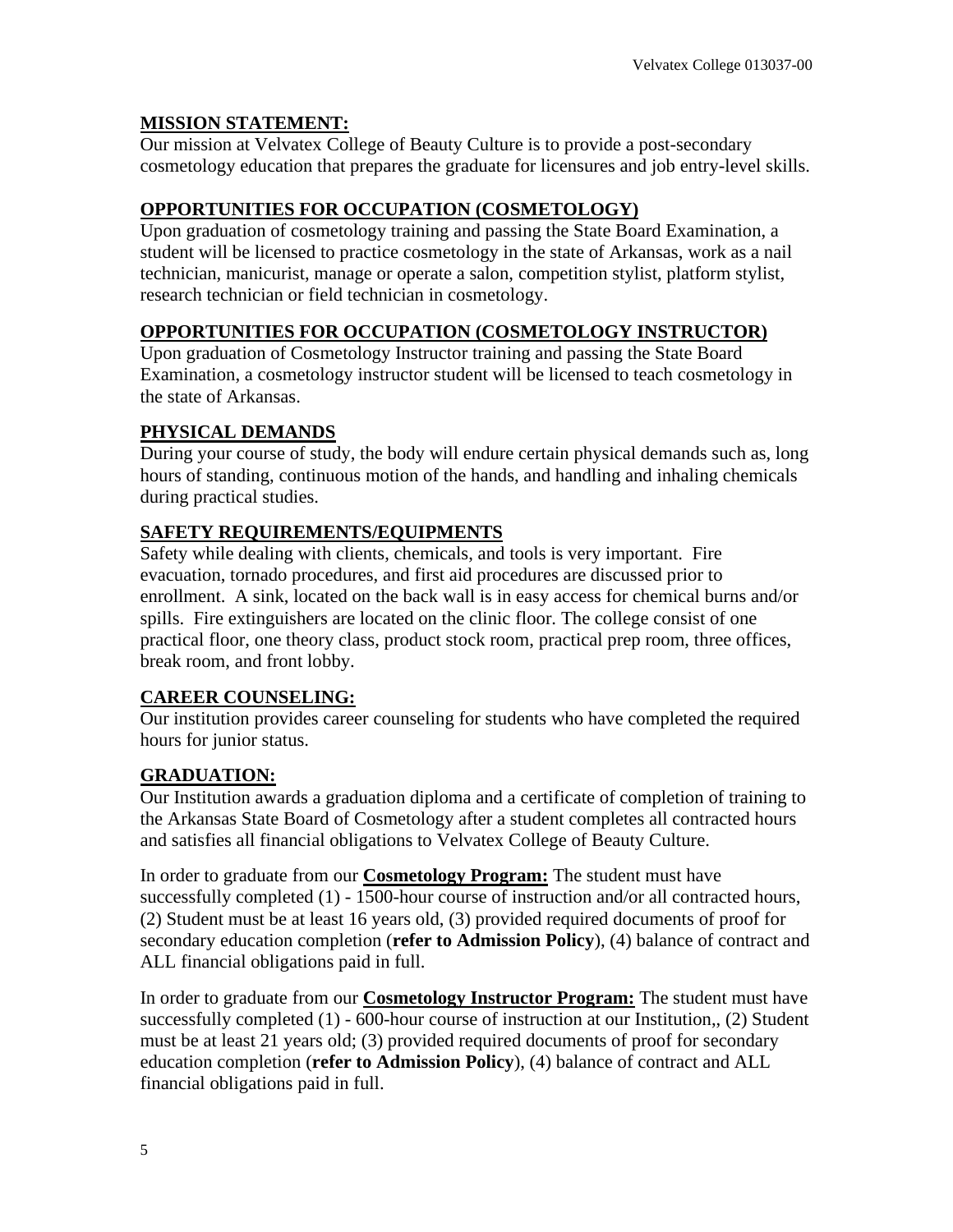A candidate who wishes to obtain a Cosmetology and/or a Cosmetology Instructor's license must pass both a written and a practical State administered examination

#### **TRANSFER STUDENTS**

All transfer students must enroll in our Institution for **a minimum of 600 hours.** – If a student is enrolled with our Institution, we are responsible to teach them our professional standards. Our Institution feel this is the minimum required hours to learn and obtain our professional method. Our Institution will accept a **maximum of 900** certified hours from another institution for a cosmetology student's enrollment. (1500 hour program). Our Institution **will not accept** any transfer hours for the **cosmetology instructor program**. The school will only accept transfer hours that have been **certified**.

#### **INTERNAL GRIEVANCE**

Students with a grievance against the institution, cosmetology instructor(s) and/or staff may complete a written grievance to the CEO of Velvatex College of Beauty Culture and if the grievance is not address to the student's satisfaction within 5 business days, the student may appeal to the Grievance Committee (Rachel Willis, Rita Hamilton, Joyce Raynor) and then to NACCAS, 703-600-7600, the accrediting agency if necessary.

### **PRIVACY POLICY**

Students and parent/guardians of dependent minors are guaranteed the right to access and review the student's educational file. Students must submit a written request to review their file to the school director. The student will be granted supervised access to their records within five business days of the request. Any third party request for information will require written authorization from the student or parent/guardian of a dependent minor. Velvatex College of Beauty Culture requires a release form be completed for each third party request of information. Our Institution provides access to student records without written consent to its accrediting agency, the United States Department of Education, the State Licensing Agency, and any other school official. The institution maintains a record of all release forms and requests for information.

### **JOB PLACEMENT ASSISTANCE**

While our Institution cannot guarantee employment for graduates, assistance in finding suitable employment is provided by posting area job openings on a career opportunities bulletin board for students to review. Students also receive training in professionalism and job search skills including how to write a resume, complete an employment application and prepare for an effective interview. The curriculum places a great deal of emphasis on how to obtain and retain employment after graduation. Graduates are encouraged to maintain contact with the school and follow-up with the school on current employment or employment needs. In addition, the school maintains a network of relationships with professionals and employers who provide mentoring to students while they are in school. Job referrals are made known to interested graduates as available.

### **SCHOOL CALENDAR**

Wednesday through Saturday The college is in session from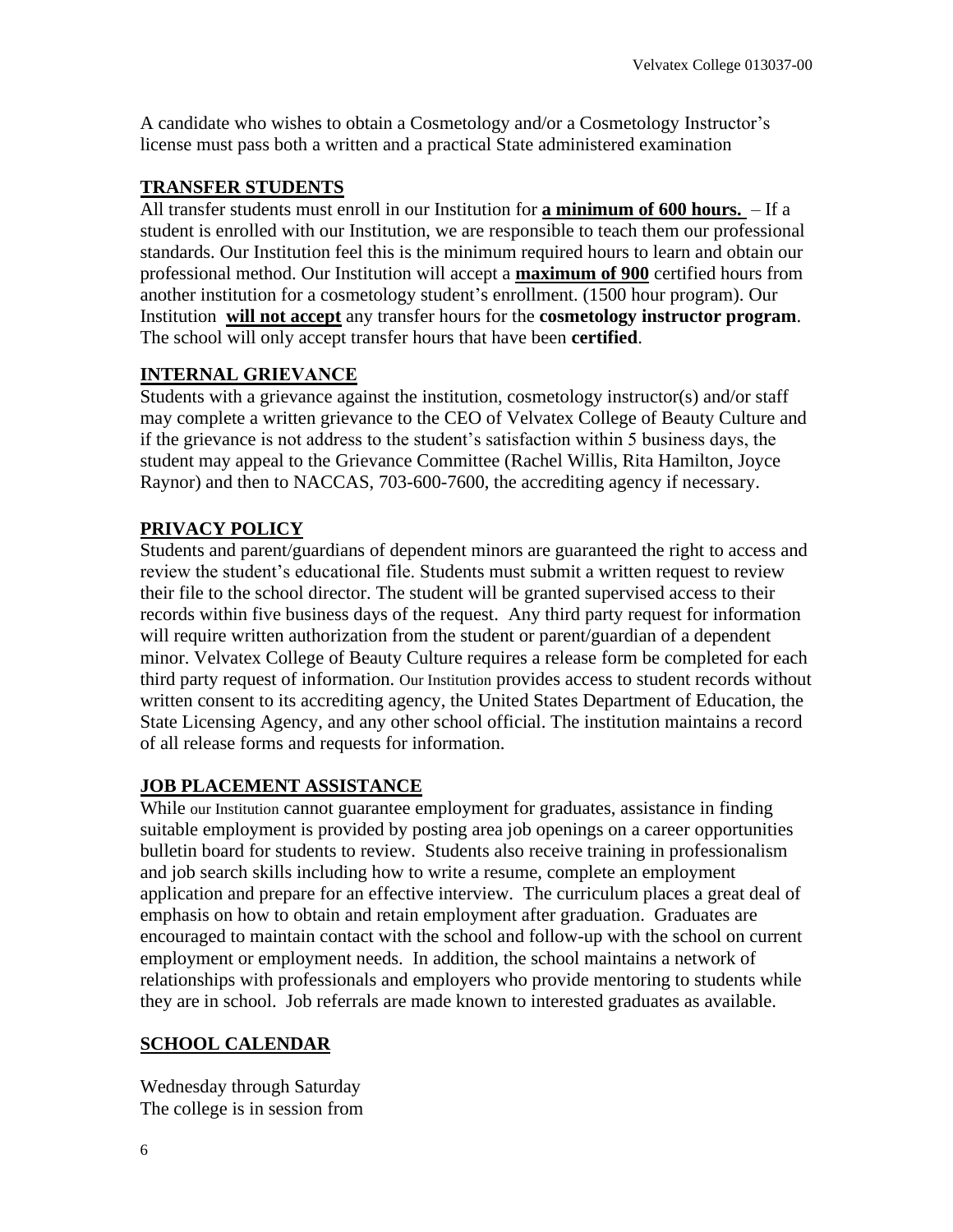Day Class -  $8:00$ am to  $4:30$ pm (full-time)  $8:00$ am to  $2:00$ pm (part-time) Night Class - 1:00pm to 9:00pm (full-time) 5:00pm to 9:00pm (part-time)

Except for the following holidays and vacation periods: New Year's Day Dr. Martin Luther King Jr. Birthday Memorial Day Independence Day (July  $4<sup>th</sup>$ ) One week in July Labor Day Thanksgiving Day Christmas Day

#### **INCLEMENT WEATHER**

In case of closing due to weather, the following media outlets will be utilized.

| <b>Television</b> | Radio    |
|-------------------|----------|
| ABC / CBS / NBC   | Power 92 |

### **GENERAL INFORMATION**

- 1. Each commissioner, officer, and employee shall be committed to fair employment, including equal treatment in hiring, promotions, training, compensations, terminations, and disciplinary action.
- 2. Uniforms are required. Uniforms and shoes must be maintained at all times.
- 3. Excessive jewelry is not allowed.
- 4. Absolutely no long nails. (Only average length nail).
- 5. Equipment and books furnished upon request. Payment for equipment and books are due upon request. (Payment terms can be arranged,)
- 6. Part-time trainees MUST ATTEND and earn at least 20 clock hours weekly. (Refer to attendance policy.)
- 7. Full-time students can receive 32 hours weekly.
- 8. Freshmen are permitted to work on patrons upon completing 150 clock hours,
	- a. 600 to 750 hours classifies as sophomore;
	- b. 751 to 1000 hours classifies as a junior and
	- c. 1000 to 1500 hours classifies as a senior.
- 9. This institution will maintain a written record of all the student academic activities. The records are permanent and therefore the property of the college.
- 10. Students will be notified of any evaluation that impacts eligibility for financial aid
- 11. If a student clocks in after the 8 minute grace period of their scheduled arrival time, they will be considered tardy. After a third tardy a student is charged their contracted daily rate for a missed day.
- 12. Excused and unexcused absence is included in attendance calculation during satisfactory progress determination and maximum time frame calculation.

#### **REGULATION RELATIVE TO CONDUCT:**

Conduct, detrimental either to the student body or to the school will justify dismissal, such as: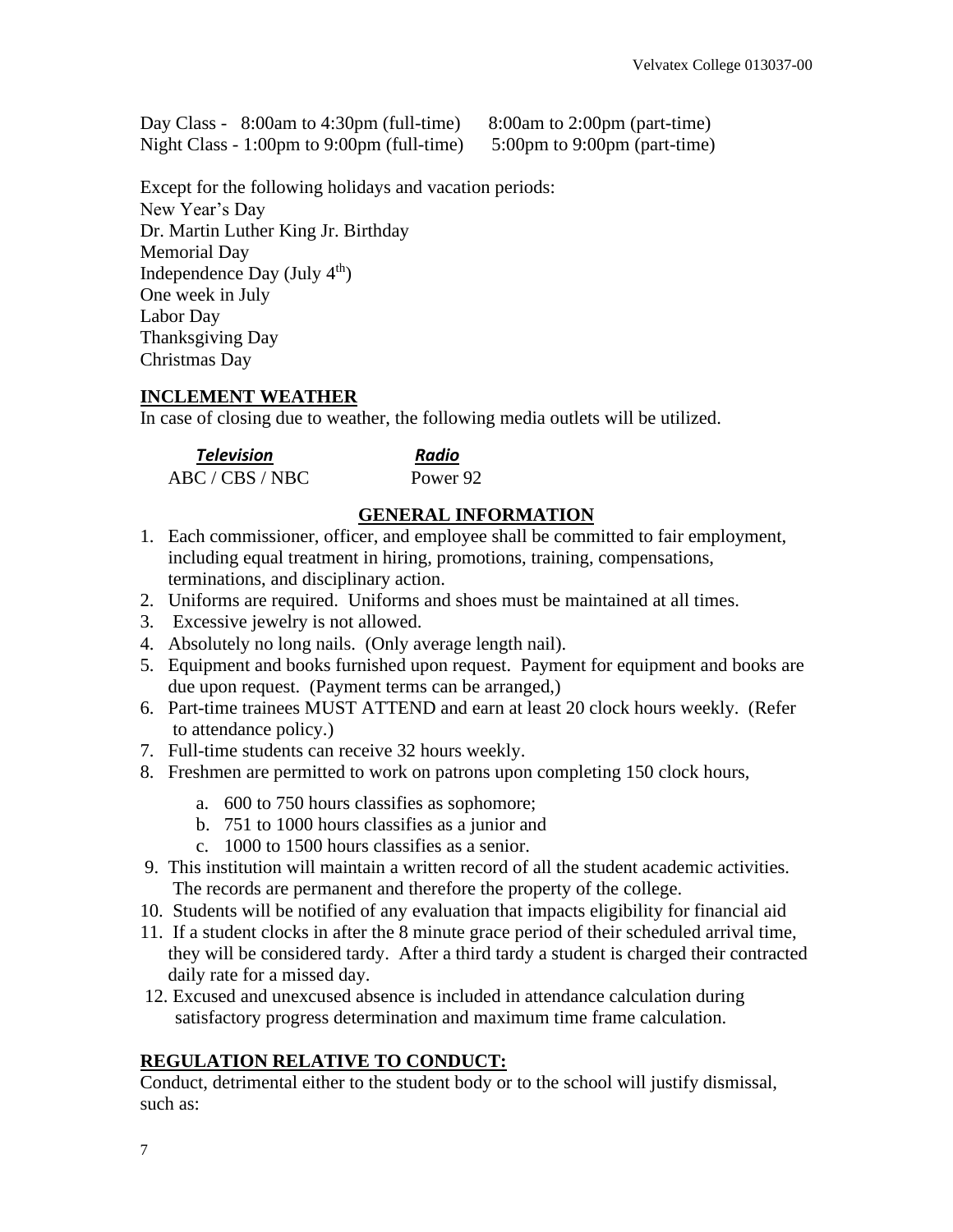- 1. Using profanity
- 2. Using or being in possession of alcohol beverages or illegal drugs on school premises. (prescription drug abuse included)
- 3. Fighting
- 4. Unprofessionalism
- 5. Lying
- 6. Positive drug testing

#### **DRUG FREE.**

Velvatex College of Beauty Culture is in partnership with Better Community Development (BCD) Treatment Center to provide drug and alcohol counseling, as well as treatment, for re-entry programs. If a student or employee test positive for drugs or in possession of drugs or alcohol on campus, our Institution will refer that individual to BCD for treatment. Students or staff refusing treatment will be dismissed. Students will be monitored after successfully completing BCD.

#### **DISCIPLINARY ACTION:**

First infraction of the rules and regulations will result in warning. Second infraction of the rules and regulations will result in a suspension not to exceed three school days. Third infraction of the rules and regulations the student will be subject to dismissal.

#### **WITHDRAWAL & RE-ENTRY POLICY:**

Any student who withdrawals from his or her contracted course or fails to complete his or her training will have a notice placed in his or her student file as to progress at the point of withdrawal. A student making satisfactory progress at the point of withdrawal may apply for re-enrollment in the school and will be considered to be making satisfactory progress at the point of re-entry. A student failing to meet minimum satisfactory requirements at the point of withdrawal will be placed back on unsatisfactory status if accepted back into program re-entry.

Please note there are exceptions to this policy that will be taken on a case by case basis. But every student is encouraged to start and finished the program. A counselor and staff are available to provide guidance to students in need.

#### **EXTRA-INSTRUCTIONAL CHARGES POLICIES**

Each course/program has been scheduled for completion within an allotted time frame. A grace period of approximately ten percent has been added to the calculated completion date for each program. If a student does not graduate within the contractual period, additional training will be billed at the rate of contracted hourly rate per hour, payable in advance of graduation. (9/hr for Cosmetology and \$12/hr for Cosmetology Instructor)

#### **REFUND POLICY – NOTICE OF CANCELLATION**

For applicants who cancel enrollment or students who withdraw from enrollment a fair and equitable settlement will apply. The following policy will apply to all terminations for any reason, by either party, including student decision, course or program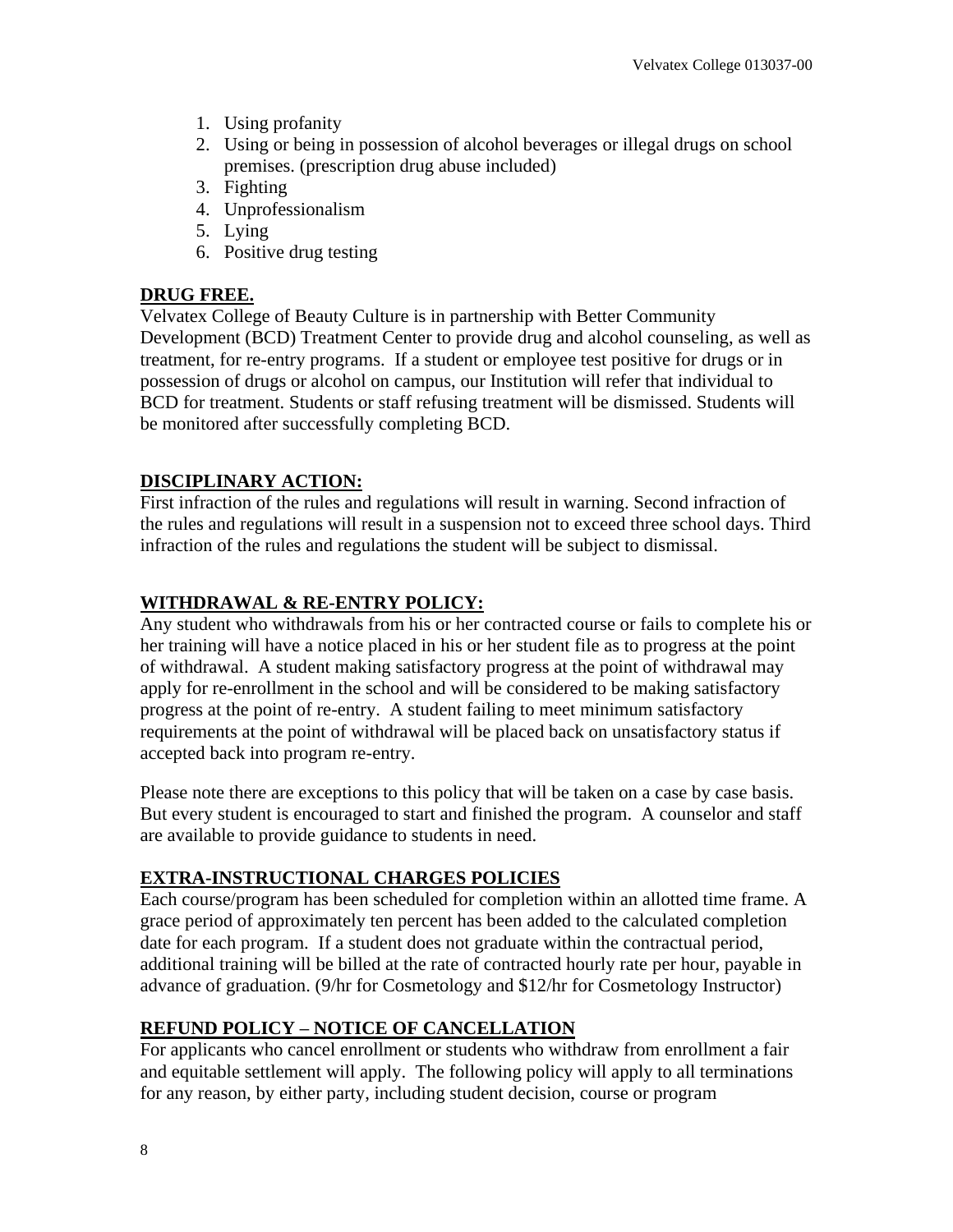cancellation, or school closure. Any monies due the applicant or students shall be refunded within 45 days of official cancellation or withdrawal. Official cancellation or withdrawal shall occur on the earlier of the dates that:

- 1. An applicant is not accepted by the school. The applicant shall be entitled to a refund of all monies paid.
- 2. A student (or legal guardian) cancels his/her enrollment in writing within three business days of signing the enrollment agreement. In this case all monies collected by the school shall be refunded, regardless of whether or not the student has actually started classes.
- 3. A student cancels his/her enrollment after three business days of signing the contract but prior to starting classes. In these cases he/she shall be entitled to a refund of all monies paid to the school less the registration fee in the amount of \$100.
- 4. A student notifies the institution of his/her withdrawal in writing.
- 5. A student on an approved leave of absence notifies the school that he/she will not be returning. **The date of withdrawal determination shall be the earlier of the date of expiration of the leave of absence or the date the student notifies the institution that the student will not be returning.**
- 6. A student is expelled by the school. (Unofficial withdrawals will be determined by the institution by monitoring attendance at least every 30 days.)
- 7. In type 2, 3, 4 or 5, official cancellations or withdrawals, the cancellation date will be determined by the postmark on the written notification, or the date said notification is delivered to the school administrator or owner in person.
- 8. For students who enroll and begin classes but withdraw prior to program completion (after three business days of signing the contract), the following schedule of tuition earned by the school applies. All refunds are based on scheduled hours:

#### **PERCENT OF SCHEDULED TIME TOTAL TUITION SCHOOL ENROLLED TO TOTAL COURSE/PROGRAM SHALL RECEIVE/RETAIN**

| $0.01\%$ to 04.9% | 20%   |
|-------------------|-------|
| 5% to 09.9%       | 30%   |
| 10\% to 14.9\%    | 40%   |
| 15\% to 24.9\%    | 45%   |
| 25\% to 49.9\%    | 70%   |
| 50% and over      | 100\% |

• All refunds will be calculated based on the students last date of attendance. Any monies due a student who withdraws shall be refunded within 45 days of a determination that a student has withdrawn, whether officially of unofficially. In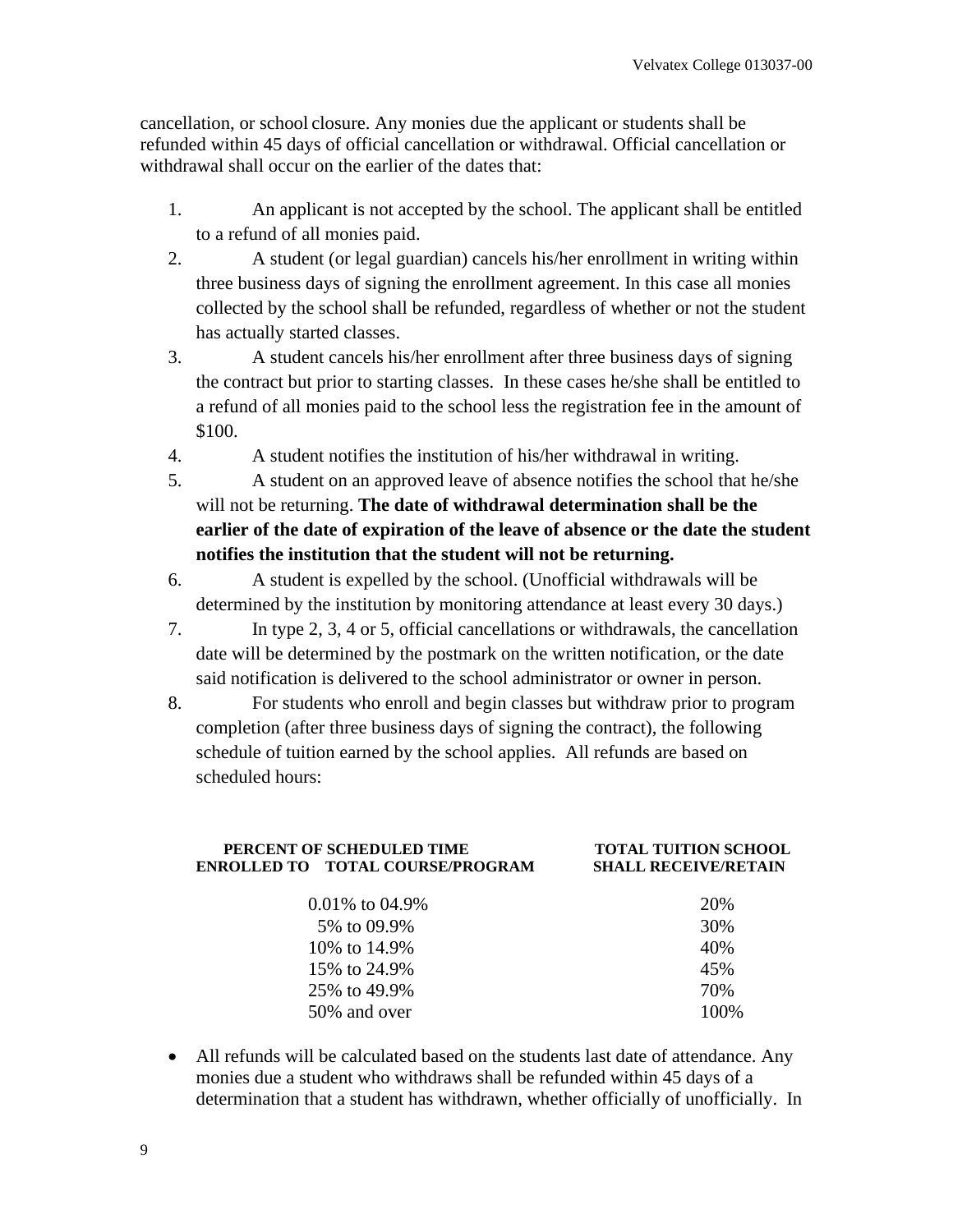the case of disabling illness or injury, death in the student's immediate family or other documented mitigating circumstances, a reasonable and fair refund settlement will be made.

- If permanently closed or no longer offering instruction after a student has enrolled, the school will provide a pro rata refund of tuition to the student OR provide program completion through a pre-arranged teach out agreement with another institution. If the program is canceled subsequent to a student's enrollment, the school will either provide a full refund of all monies paid or completion of the program at a later time.
- If the program is cancelled subsequent to a student's enrollment and before instruction has begun, the school will either provide a full refund of all monies paid or provide completion of the program at a later time.
- If the program is cancelled after students have enrolled and instruction has begun, the school shall provide a pro rata refund for all students transferring to another school based on the hours accepted by the receiving school OR provide completion of the program OR participate in a Teach-Out Agreement OR provide a full refund of all monies paid.
- Students who withdraw or terminate prior to course completion are charged a cancellation or administrative fee of \$150.00. This refund policy applies to tuition and fees charged in the enrollment agreement. Other miscellaneous charges the student may have incurred at the institution (EG: extra kit materials, books, products, unreturned school property, etc.) will be calculated separately at the time of withdrawal. All fees are identified in the catalog and in this enrollment agreement.

#### **LEAVE OF ABSENCE POLICY**

An authorized leave of absence (LOA) is a temporary interruption in a student's program of study. In order for an LOA to qualify as an approved LOA:

**All requests for LOA must be submitted in advance in writing, include the reason for the student's request, and include the student's signature. Student must apply in advance for an LOA unless unforeseen circumstances prevent the student from doing so**. **LOA may be granted if Velvatex College of Beauty Culture can document the reason for its decision and collects the request from the student at a later date. The beginning date of the approved LOA will be determined by the institution to be the first date the student was unable to attend the institution because of the unforeseen circumstances.** The student must follow **Velvatex College of Beauty Culture's** policy in requesting the LOA. There must be a reasonable expectation that the student will return from the LOA and the LOA is in accordance with the institution's policy. **Velvatex College of Beauty Culture** may not assess the student any additional institutional charges as a result of the LOA. The LOA together with any additional leaves of absence cannot exceed a total of 180 days in any 12- month period. A student granted an LOA that meets the listed criteria is not considered to have withdrawn, and no refund calculation is required at that time. **Velvatex College of Beauty Culture** must extend the student's contract period by the same number of days taken in the LOA. Changes to the contract period on the enrollment agreement must be initialed by all parties or an addendum must be signed and dated by all parties. The withdrawal date for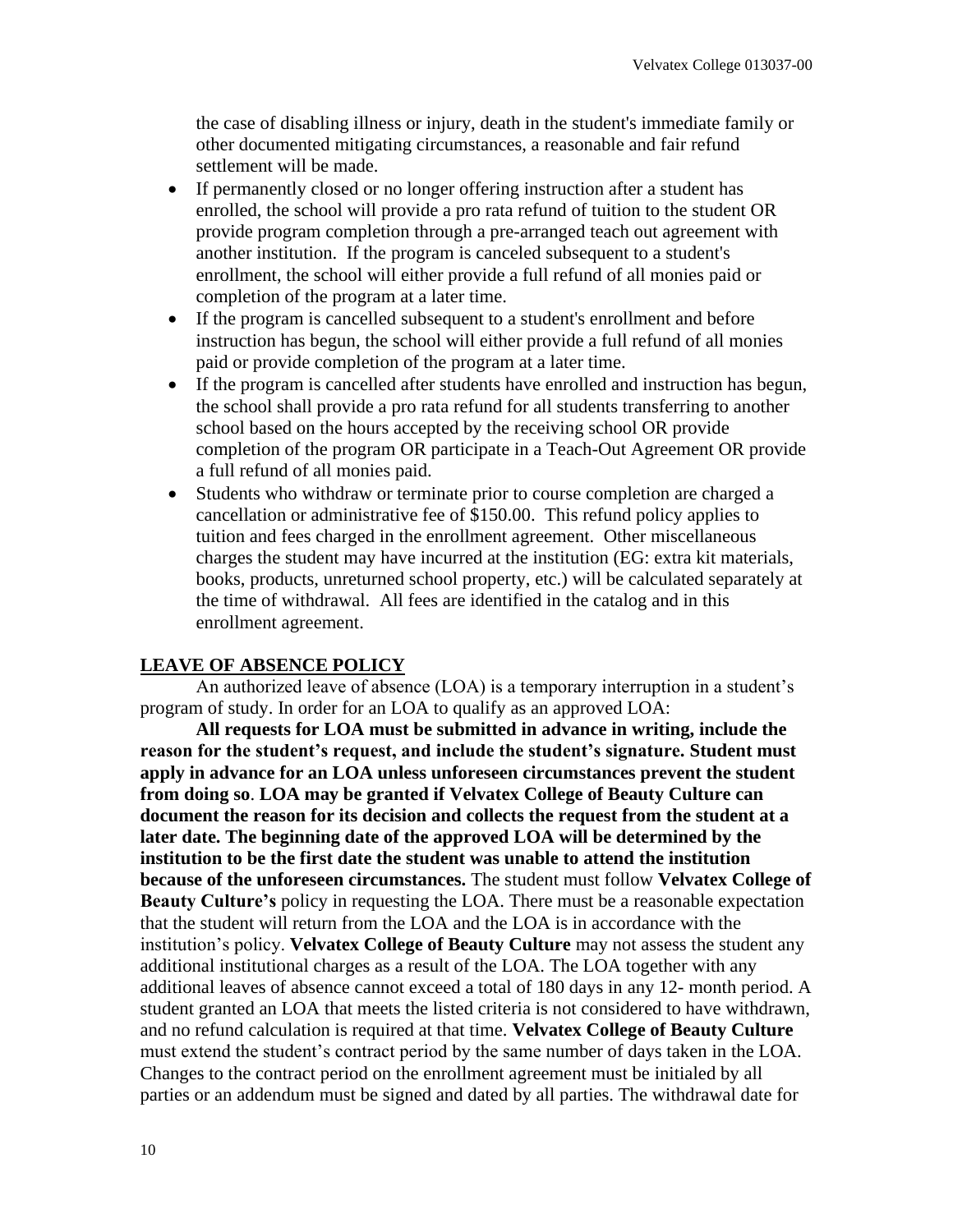the purpose of calculating a refund is always student's last day of attendance. This interruption will not have an effect on the student's satisfactory progress evaluation. Students re-enters school after leave of absence at the same level of progress.

#### **ADMISSION POLICY AND ENROLLMENT REQUIREMENTS**

Velvatex College of Beauty Culture does not discriminate in its employment, admission, instruction, or graduation policies on the basis of sex, age, race, color, religion, or ethnic origin nor does it recruit students already attending or admitted to another school offering similar programs of study. Velvatex College of Beauty Culture **has a rolling enrollment policy, and students may enroll at any time**. Velvatex College of Beauty Culture requires that each student enrolling in the Cosmetology program must meet all listed requirements:

- Complete an application for enrollment.
- Complete a cosmetology in training application to be forwarded to the State Board of Cosmetology
- Provide proof of secondary education such as a high school diploma, a GED certificate, an official transcript. a state certification of home-school completion, or evidence that verification of a foreign student's high school diploma has been performed by an outside agency that is qualified to translate documents into English and confirm the academic equivalence to a U.S. high school diploma, if applicable or provide proof of passing Ability to Benefit Test (Wonderlic)
- Provide a State Issued Picture Identification
- Social Security Card or proof of application for a card
- Birth certificate if 17 years of age or younger

In the absence of the education documentation, the applicant must enroll in and successfully complete at least 225 clock hours, if the program is longer than 600 clock hours.

Cosmetology Instructor applicants must meet all the listed requirements:

- hold a current license as a practitioner in Cosmetology
- complete an application for enrollment
- complete a cosmetology instructor in training application to be forwarded to the State Board of Cosmetology
- Provide a State Issued Picture Identification
- Social Security Card or proof of application for a card
- Must be at least 21 years of age
- Provide proof of secondary education such as a high school diploma, a GED certificate, an official transcript, a state certification of home-school completion, or evidence that verification of a foreign student's high school diploma has been performed by an outside agency that is qualified to translate documents into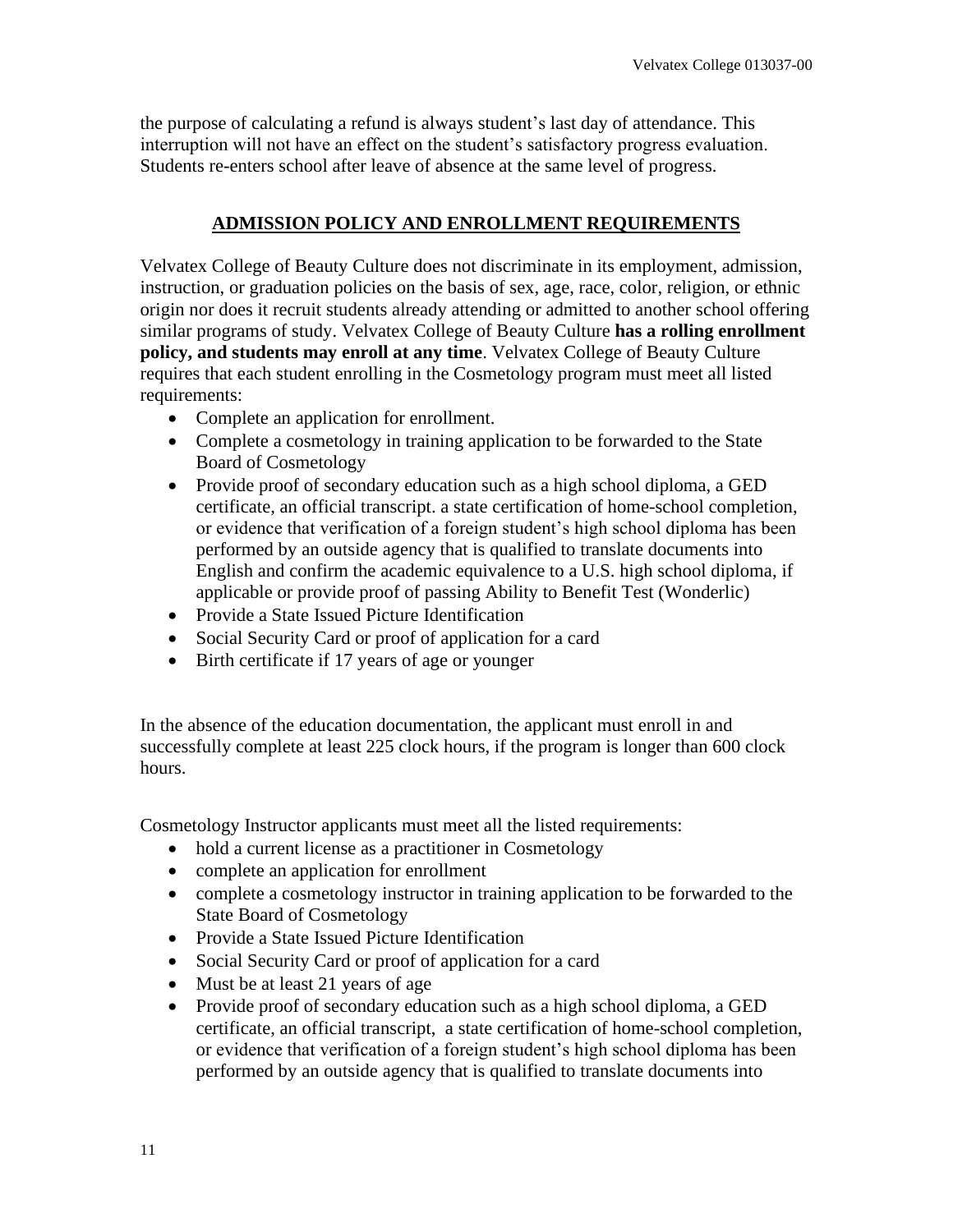English and confirm the academic equivalence to a U.S. high school diploma if applicable or provide proof of passing Ability to Benefit Test (Wonderlic)

Students enrolling under a training agreement with another entity, the applicant must meet the admissions requirements set forth in the training agreement with the other entity.

#### **TRANSFER STUDENTS**

All transfer students must enroll in our Institution for **a minimum of 600 hours.** – If a student is enrolled with our Institution, we are responsible to teach them our professional standards. Our Institution feel this is the 600 hours is the minimum required hours to learn and obtain our professional method. Our Institution will accept a **maximum of 900** certified hours from another institution for a cosmetology student's enrollment. (1500 hour program). Our Institution **will not accept** any transfer hours for the **cosmetology instructor program**. The school will only accept transfer hours that have been **certified**. If a student transfers from a **closed school**, Our Institution will contact that student for a minimum of 100 hours.

#### **WITHDRAWAL POLICY AND RE-ENTRY POLICY:**

Any student who withdrawals from his or her contracted course or fails to complete his or her training will have a notice placed in his or her student file as to progress at the point of withdrawal. A student making satisfactory progress at the point of withdrawal may apply for re-enrollment in the school and will be considered to be making satisfactory progress at the point of re-entry. There is no minimum hour requirement for re-entry students. A student failing to meet minimum satisfactory requirements at the point of withdrawal will be placed back on unsatisfactory status if accepted back into program reenrollment

**Please note there** are exceptions to this policy that will be taken on a case by case basis. But every student is encouraged to start and finished the program. A counselor is available to assist with severe problems that we feel are beyond the students' control.

#### **SECONDARY STUDENTS ENROLLMENT POLICY**

For those secondary students not enrolled under a training agreement, the applicant must meet the following admission requirements:

- meet the state requirements for admission (complete  $10<sup>th</sup>$  grade and be 16 years of age)
	- $\circ$  proof of completion of 10<sup>th</sup> grade can be shown through high school transcripts
	- o proof of age can be shown through a drivers license, birth certificate, etc.
- provide permission in writing from the secondary school in which they are enrolled
- successfully complete the pre-enrollment evaluation

#### **CONTRACT COSTS AND PAYMENT TERMS**

Student and sponsor (if applicable) agree to pay the school the tuition and fees for the program selected according to the approved payment plan stated below. The school may, at its option and without notice, prevent student from attending class until any applicable unpaid balance or payments are satisfied. School will charge additional tuition for hours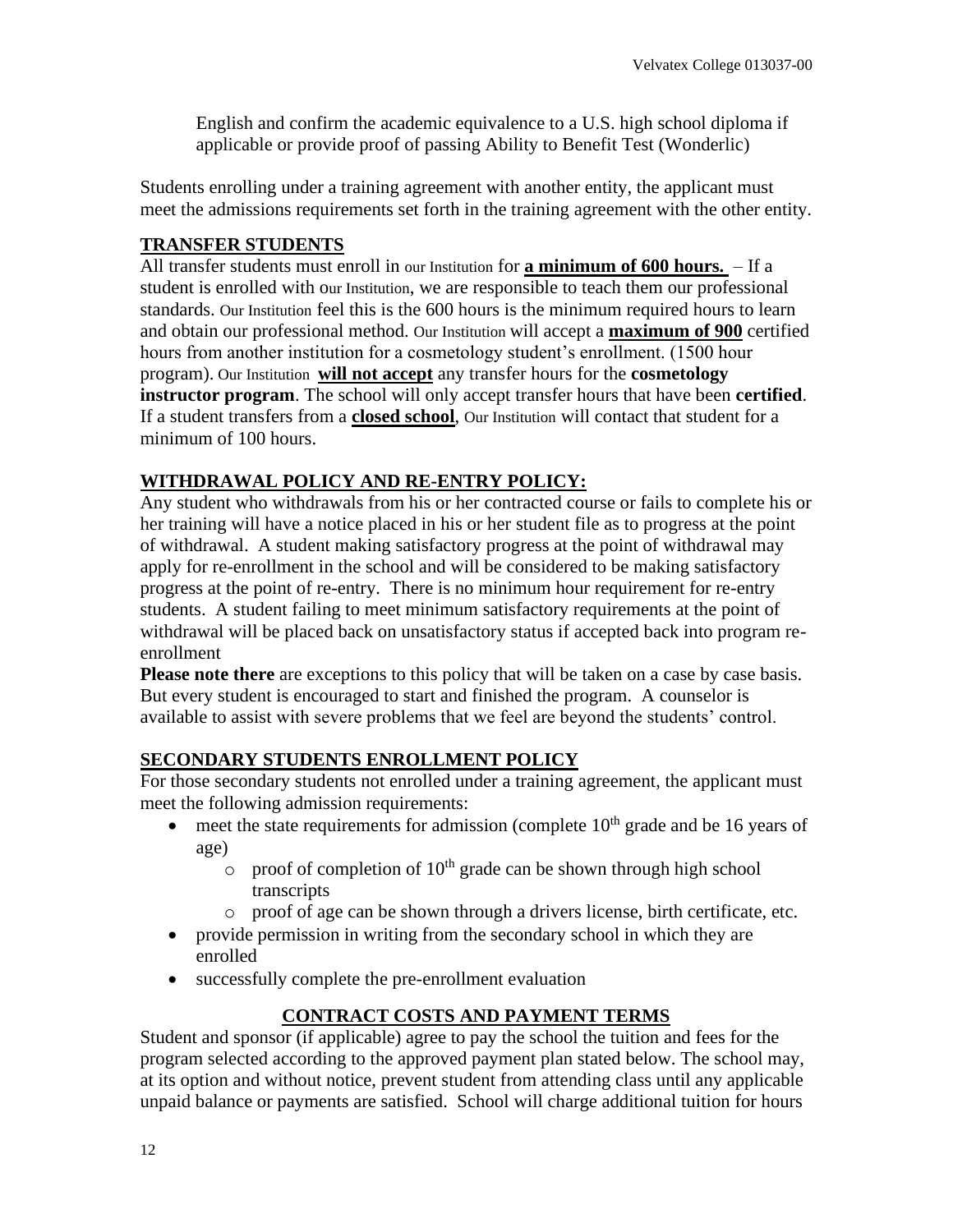remaining after the contract ending date at the rate the contractual hourly rate per hour, or any part thereof, payable in advance until graduation. The school may charge a \$10.00 transcript fee for transcript requests. The school will charge a registration fee for students enrolling or transferring to the school of \$100.00. The school will charge a re-entry fee to students who have withdrawn and wish to re-enter more than 30 days after termination, of \$100. The tuition rates current at the time of re-entry will apply to the balance of training hours needed for students who re-enroll more than 30 days after the formal withdrawal date unless mitigating circumstances apply. Registration and permit fees are due during enrollment. The remaining contractual financial obligations can be paid at enrollment or through an approved payment plan. **Payments may be made by cash, check, money order, or through non-federal agency or loan programs.** Students are responsible for paying the total tuition and fees and for repaying applicable loans plus interest. Cost and Fees provided on insert.

#### **SAFETY AND EVACUATION POLICY**

- 1. Proper Ventilation: Some fumes can be harmful.
- 2. Proper Use of Flammables: Read labels and always follow precautions.
- 3. Designated smoking areas: No smoking in the building at any time
- 4. Safe Product Storage: Store products in closed containers and prevent spills or leakage. Store in adequately ventilated area and in moderate temperature.
- 5. Protection during application: Follow directions, wear gloves and/or goggles as directed, properly drape client. Apply your professional training.
- 6. Proper Use of First Aid: Keep first aid kit available at front desk.
- 7. Fire Safety: Post and review evacuation procedure during new student orientation.
- 8. In the event of fire:

a) contact fire department (Keep number readily available. Give name and address of business, nature of fire (what is burning), and name of person reporting the fire. b) Evacuate premises by following the planned procedure for the facility.

c) Plan alternate exits for use in the event regular route is blocked by the fire. d)Service extinguishers at last annually.

- 9. Use of extinguishers are installed away from potential fire hazards and near the escape route. Please follow the instructions:
	- a. Pull the pin
	- b. Aim the nozzle
	- c. Squeeze the handle
	- d. Sweep from side to side at base until fire goes out.
- 10. Recommended ONLY stand and fight a fire if ALL the following are TRUE: a. Everyone is leaving the premises and fire department has been called.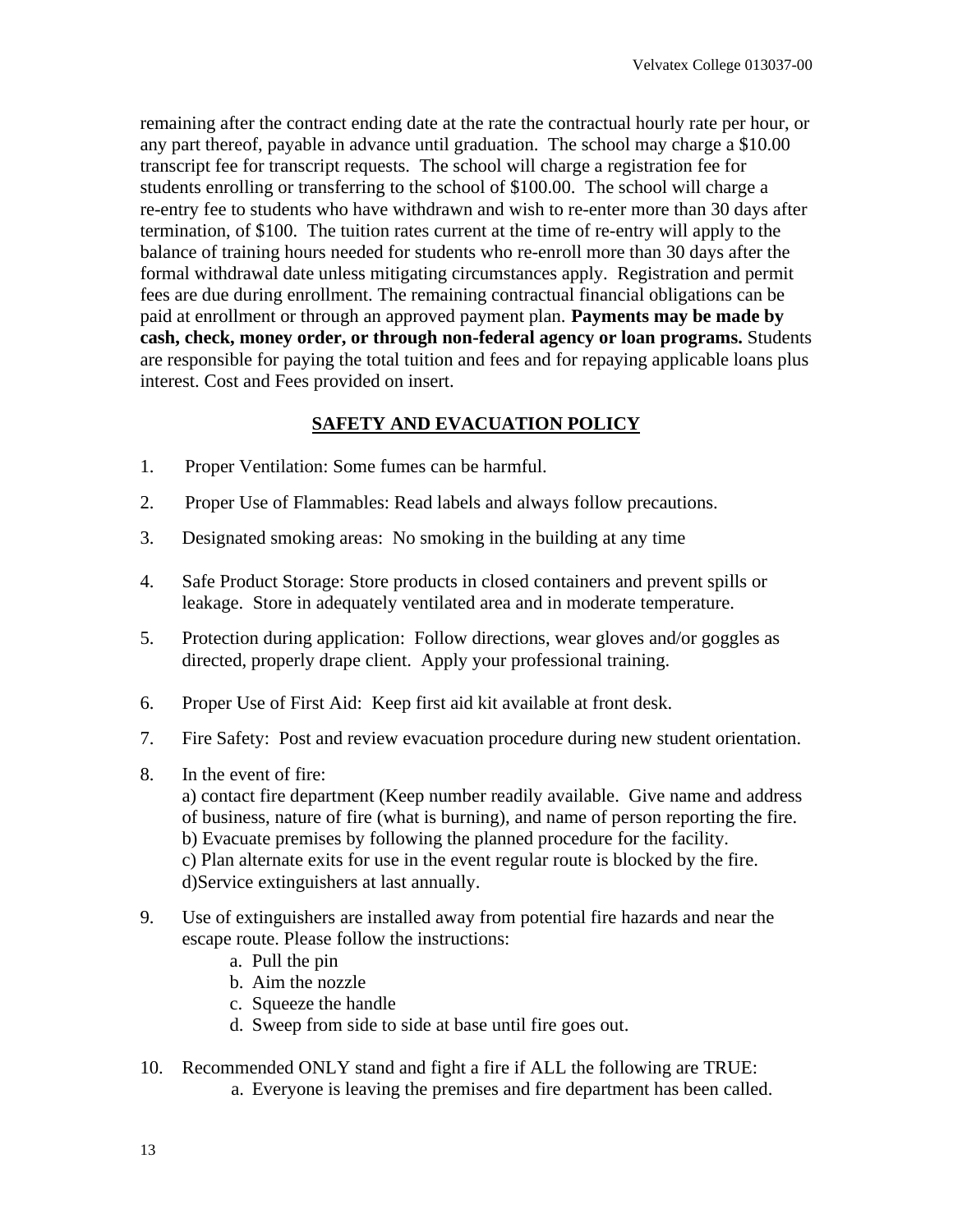- b. The fire is small and confined to the work area where it started (wastebasket, cushion, small appliance, etc.)
- c. You can fight the fire with your back to an escape route.
- d. Your extinguisher is rated for the type of fire you are fighting and is in good working order.
- e. You know how to operate the extinguisher.

#### **STUDENT GRIEVANCE PROCEDURE**

In accordance with Velvatex College of Beauty Culture's mission statement, the school will make every attempt to resolve any student complaint that is not frivolous or without merit. Complaint procedures will be included in new student orientation thereby assuring that all students know the steps to follow should they desire to register a complaint at any time. Evidence of final resolution of all complaints will be retained in school files in order to determine the frequency, nature, and patterns of complaints for the institution.

The following procedure outlines the specific steps of the complaint process.

- 1. The student should register the complaint in writing on the designated form provided by the institution within 60 days of the date that the act which is the subject of the grievance occurred.
- 2. The complaint form will be given to the school Director.
- 3. The complaint will be reviewed by management and a response will be sent in writing to the student within 30 days of receiving the complaint. The initial response may not provide for final resolution of the problem but will notify the student of continued investigation and/or actions being taken regarding the complaint.
- 4. If the complaint is of such nature that it cannot be resolved by the management, it will be referred to an appropriate agency if applicable.
- 5. Depending on the extent and nature of the complaint, interviews with appropriate staff and other students may be necessary to reach a final resolution of the complaint.
- 6. In cases of extreme conflict, it may be necessary to conduct an informal hearing regarding the complaint. If necessary, management will appoint a hearing committee consisting of one member selected by the school who has had no involvement in the dispute and who may also be a corporate officer, another member who may not be related to the student filing the complaint or another student in the school, and another member who may not be employed by the school or related to the school owners. The hearing will occur within 90 days of committee appointment. The hearing will be informal with the student presenting his/her case followed by the school's response. The hearing committee will be allowed to ask questions of all involved parties. Within 15 days of the hearing, the committee will prepare a report summarizing each witness' testimony and a recommended resolution for the dispute. School management shall consider the report and either accept, reject, or modify the recommendations of the committee.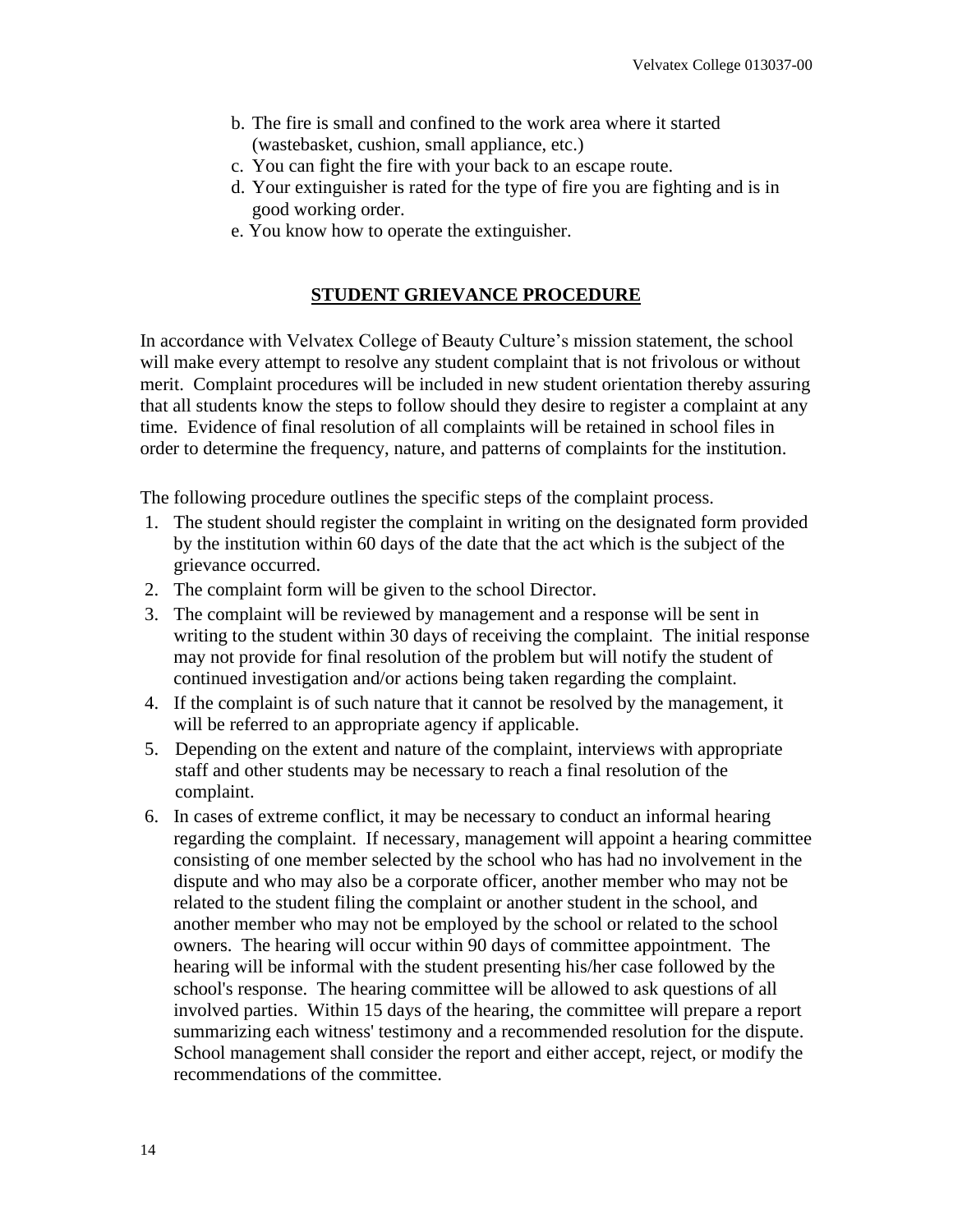7. Students must exhaust the institution's internal complaint process before submitting the complaint to the school's accrediting agency, if applicable.

## **SATISFACTORY ACADEMIC PROGRESS POLICY**

The Satisfactory Academic Progress Policy is consistently applied to all students enrolled at the school. It is printed in the catalog to ensure that all students receive a copy prior to enrollment. The policy complies with the guidelines established by the National Accrediting Commission of Career Arts & Sciences (NACCAS) and the federal regulations established by the United States Department of Education. A student who does not achieve the minimum standards is no longer eligible for Title IV, HEA program funds unless the student is on warning.

#### **EVALUATION PERIODS**

Students are evaluated for Satisfactory Academic Progress as follows: Evaluations are completed and given to the cosmetology student when the student reaches 450, 900, 1200, and 1500 hours and at 150, 300, 450, 600 hours, for cosmetology instructor students. The first evaluation will be conducted by the hours listed or by the midpoint of the first fiscal year, whichever is sooner. **Evaluations are based on actual hours.**

Evaluations will determine if the student has met the minimum requirements for satisfactory academic and attendance progress. The frequency of evaluations ensures that students have had at least one evaluation by midpoint in their course of study.

Transfer Students- Midpoint of the contracted hours or the established evaluation periods, whichever comes first.

#### **ATTENDANCE PROGRESS EVALUATIONS**

Students are required to attend a minimum of 66.7% of the hours possible based on the applicable attendance schedule in order to be considered maintaining satisfactory attendance progress. Evaluations are conducted at the end of each evaluation period to determine if the student has met the minimum requirements. The attendance percentage is determined by dividing the total hours accrued by the total number of hours scheduled. Evaluations are completed when the student reaches 450, 900, 1200, and 1500 hours. Our Institution will determine if the student has maintained at least 66.7% cumulative attendance since the beginning of the course. This will indicate that, given the same attendance rate, the student will graduate within the maximum time frame allowed. When calculating attendance to determine satisfactory progress and maximum time frame, Our Institution includes **excused and unexcused** absences in the calculation.

#### **MAXIMUM TIME FRAME**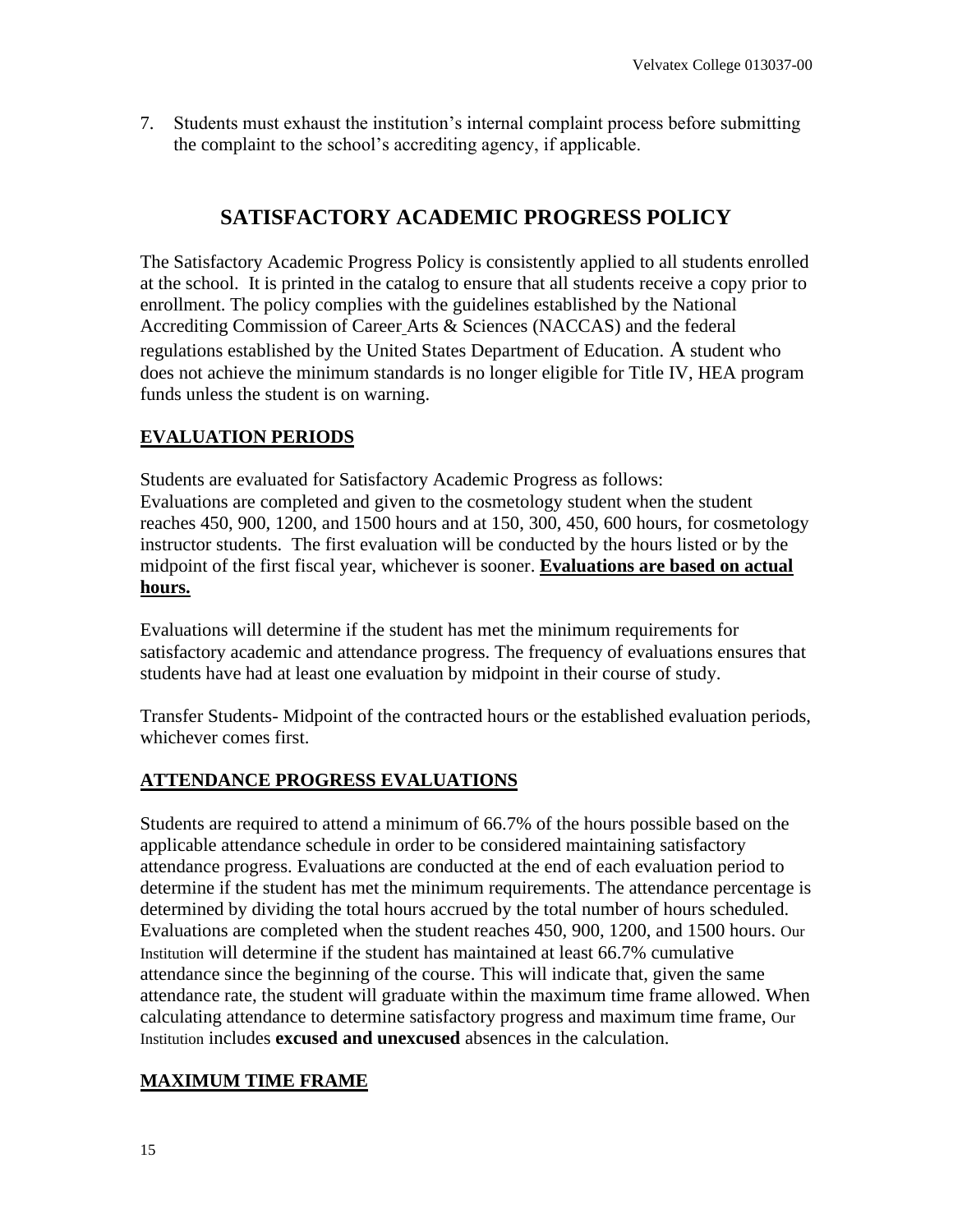The maximum time (which does not exceed 150% of the course length) allowed for students to complete each course at satisfactory academic progress is stated below:

| <b>COURSE</b>                                                        |                        | <b>MAXIMUM TIME</b> |     |
|----------------------------------------------------------------------|------------------------|---------------------|-----|
| <b>WEEKS</b>                                                         | <b>SCHEDULED HOURS</b> | <b>ALLOWED</b>      |     |
| Cosmetology (Full time, 32 hrs/wk) -                                 | 1500 Hours             | 69 Weeks 2250       |     |
| Cosmetology (Part time, $20 \text{ hrs/wk}$ ) –                      | 1500 Hours             | 112 Weeks 2250      |     |
| Cosmetology Instructor (Full time, $32 \text{ hrs/wk}$ ) – 600 Hours |                        | 28 Weeks            | 900 |
| Cosmetology Instructor (Part time, $20 \text{ hrs/wk}$ ) – 600 Hours |                        | 45 Weeks            | 900 |

In regards to maximum time frame, transfer hours from another institution that are accepted toward the student's educational program are counted as both attempted and completed hours for the purpose of determining when the allowable maximum timeframe has been exhausted. SAP evaluation periods are based on actual contracted hours at the institution.

Students **who have not** completed the course within the maximum timeframe may continue as a student at the institution **on a cash pay basis.**

#### **ACADEMIC PROGRESS EVALUATIONS**

The qualitative element used to determine academic progress is a reasonable system of grades as determined by assigned academic learning. Students are assigned academic learning and a minimum number of practical experiences. Academic learning is evaluated after each unit of study. Practical assignments are evaluated as completed and counted toward course completion only when rated as satisfactory or better. If the performance does not meet satisfactory requirements, it is not counted and the performance must be repeated. At least two comprehensive practical skills evaluations will be conducted during the course of study. Practical skills are evaluated according to text procedures and set forth in practical skills evaluation criteria adopted by the school. Students must maintain a cumulative grade average of 70% to maintain a satisfactory progress status. Students must make up failed or missed tests and incomplete assignments. Make-up work will not receive full credit. (**Cosmetology Instructors have the option** to accept a student's excuse and award full credit for test/assignment).

Numerical grades are considered according to the following scale:

| $90 - 100$   | <b>EXCELLENT</b>      |
|--------------|-----------------------|
| 80 - 89      | VERY GOOD             |
| 70 - 79      | <b>SATISFACTORY</b>   |
| <b>BELOW</b> | <b>UNSATISFACTORY</b> |

#### **DETERMINATION OF PROGRESS STATUS**

Students meeting the minimum requirements for academics and attendance at the cumulative evaluation point are considered to be making satisfactory progress until the next scheduled cumulative evaluation. Students may request and receive a hard-copy of their Satisfactory Progress Determination at the time of each of their cumulative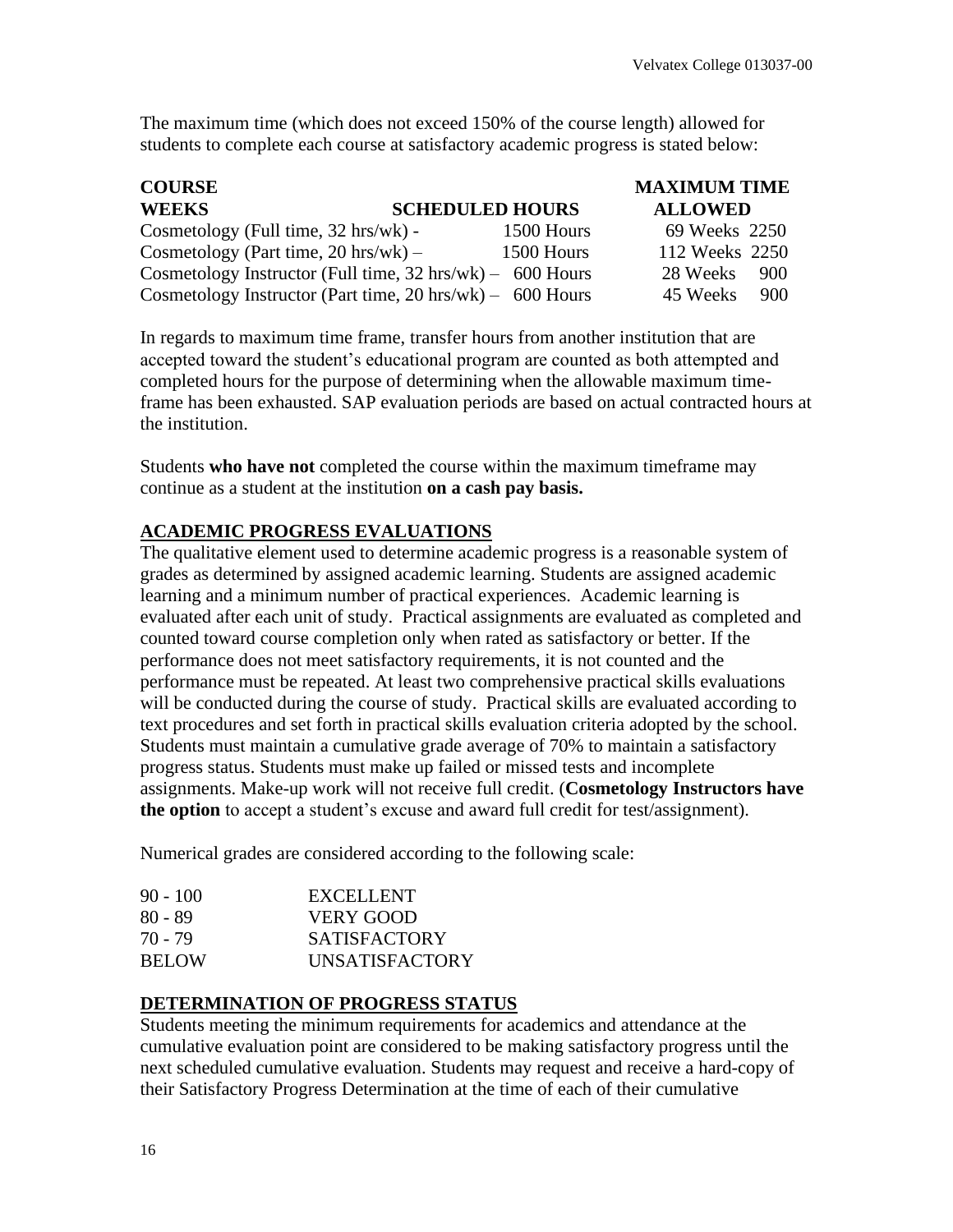evaluations. Students not maintaining Satisfactory Academic and/or Attendance Progress after two consecutive cumulative evaluations will be deemed unsatisfactory and their Title IV Funding will be interrupted. Student will remain ineligible for Title IV until the next **satisfactory** cumulative evaluation. Students are notified of any evaluation that impacts the student's eligibility for financial aid.

#### **WARNING**

Students who fail to meet minimum requirements for attendance or academic progress are placed on warning. Students will remain in satisfactory status during the warning period (until next cumulative evaluation period). During warning, the student will be advised in writing on the actions required to attain satisfactory academic progress by the next cumulative evaluation. If at the end of the warning period, the student has not met both the attendance and academic requirements, he/she will be ineligible to receive Title IV funds.

#### **RE-ESTABLISHMENT OF SATISFACTORY ACADEMIC PROGRESS**

Students may re-establish satisfactory academic progress and Title IV aid, as applicable, by meeting minimum attendance and academic requirements during a cumulative evaluation point after eligibility is lost.

#### **INTERRUPTIONS, INCOMPLETES, WITHDRAWALS**

If enrollment is temporarily interrupted for a Leave of Absence, the student will return to school in the same progress status as prior to the leave of absence. Hours elapsed during a leave of absence will extend the student's contract period and maximum time frame by the same number of days taken in the leave of absence and will not be included in the student's cumulative attendance percentage calculation. Students who withdraw prior to completion of the course and wish to re-enroll will return in the same satisfactory academic progress status as at the time of withdrawal.

#### **NONCREDIT, REMEDIAL COURSES, REPETITIONS**

Noncredit, remedial courses and repetitions do not apply to this institution. Therefore, these items have no effect upon the school's satisfactory academic progress standards.

#### **TRANSFER HOURS**

With regard to Satisfactory Academic Progress, a student's transfer hours from another institution that are accepted toward the student's educational program are counted as both attempted and completed hours for the purpose of determining when the allowable maximum time-frame has been exhausted. SAP evaluation periods are based on actual contracted hours at the institution.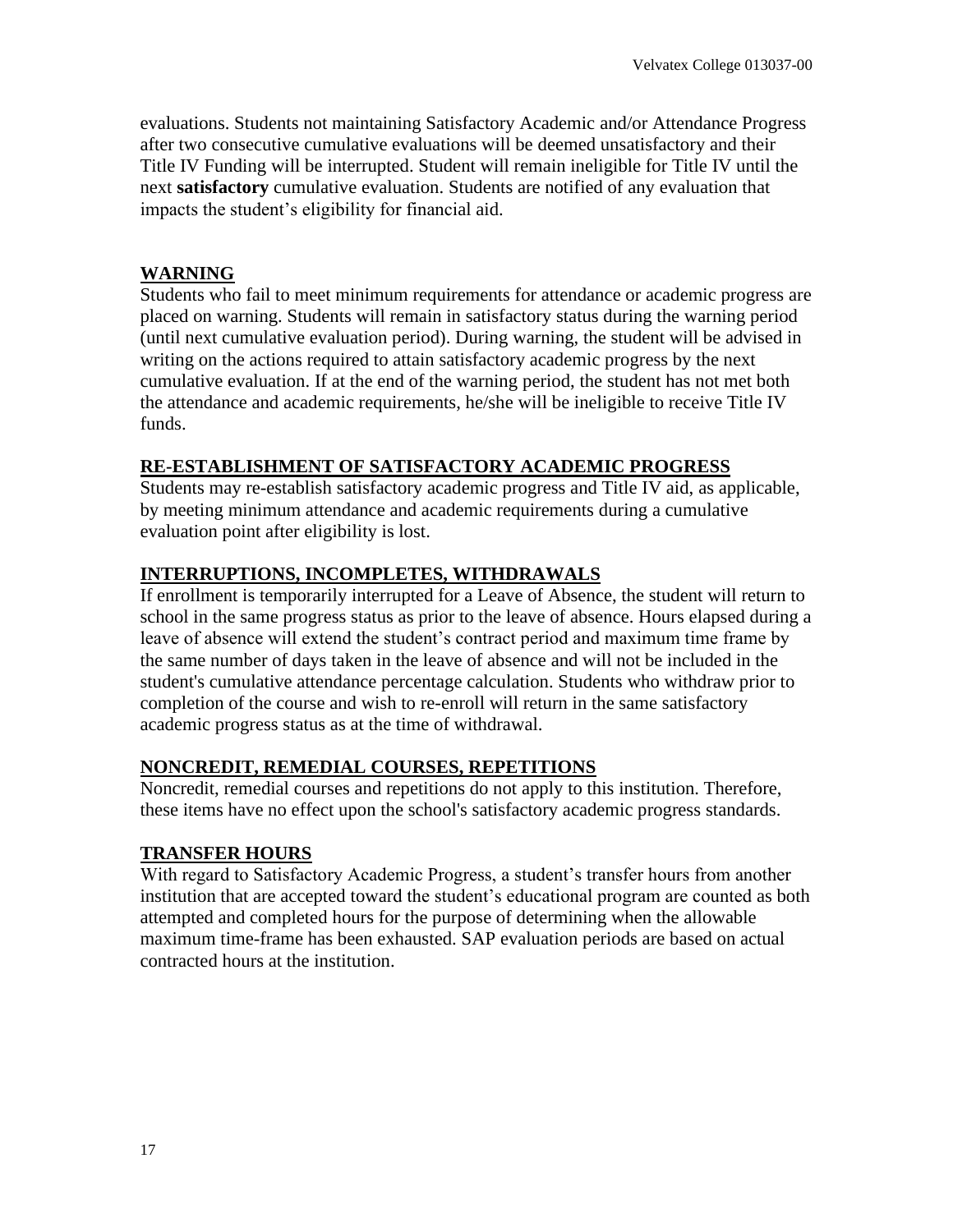## **COSMETOLOGY COURSE**

**DESCRIPTION:** The Cosmetology Course is designed to train the student in the basic manipulative skills, safety judgments, proper work habits, business skills, and desirable attitudes necessary to obtain licensure and for competency in job entry-level positions in Cosmetology or a related career field.

**OBJECTIVES:** Upon completion of the course requirements, the determined graduate will be able to:

- 1. Project a positive attitude and a sense of personal integrity and self-confidence.
- 2. Project professionalism, visual poise and proper grooming.
- 3. Communicate effectively and interact appropriately colleagues, supervisors and clients.
- 4. Respect the need to deliver worthy service for value received in an employment environment.
- 5. Perform the basic manipulative skills in the areas of hair styling, hair shaping, hair coloring, texture services, scalp and hair conditioning, skin and makeup, and nail care.
- 6. Perform the basic analytical skills to advise clients in the total look concept.
- 7. Apply academic learning, technical information and related matter to assure sound judgments, decisions, and procedures.

To ensure continued career success, the graduate will continue to learn new and current information related to skills, trends, and methods for career development in cosmetology and related fields.

**TEACHING AND LEARNING METHODS:** The clock hour education is provided through a sequential set of learning steps which address specific tasks necessary for state board preparation, graduation and job entry level skills. Clinic equipment, implements, and products are comparable to those used in the industry. Each student will receive instruction that relates to the performance of useful, creative, and productive career oriented activities. The course is presented through comprehensive lesson plans which reflect effective educational methods. Subjects are presented by means of interactive lecture, demonstration, cooperative learning, labs, student salon activities, and student participation. Audio-visual aids, guest speakers, field trips, projects, activities, and other related learning methods are used in the course.

**GRADING PROCEDURES:** The qualitative element used to determine academic progress is a reasonable system of grades as determined by assigned academic learning. Students are assigned academic learning and a minimum number of practical experiences. Academic learning is evaluated after each unit of study. Practical assignments are evaluated as completed and counted toward course completion only when rated as satisfactory or better. If the performance does not meet satisfactory requirements, it is not counted and the performance must be repeated. At least two comprehensive practical skills evaluations will be conducted during the course of study. Practical skills are evaluated according to text procedures and set forth in practical skills evaluation criteria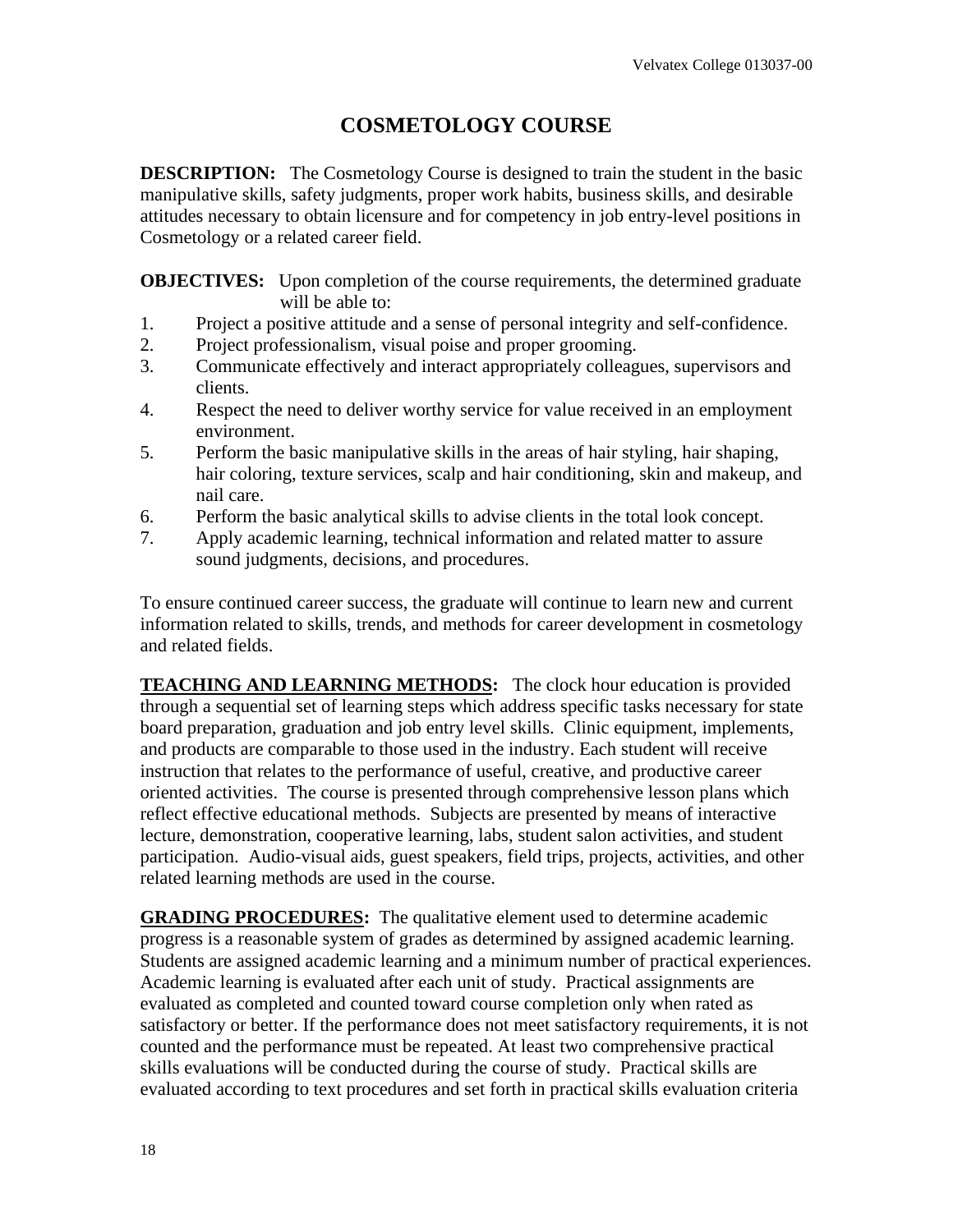adopted by Velvatex College of Beauty Culture. Students must maintain a cumulative academic grade average of 70% and a 66.7% attendance average to meet satisfactory progress status. Students must make up failed or missed tests and incomplete assignments. Numerical grades are considered according to the following scale:

90 - 100 EXCELLENT 80 - 89 VERY GOOD 70 - 79 SATISFACTORY BELOW UNSATISFACTORY

#### **UNITS OF INSTRUCTION**

#### **Summary of Cosmetology Certification of Training Requirements - 1500 Clock Hours**

| Subject                       |            |
|-------------------------------|------------|
| <b>Hygiene and Sanitation</b> | 80 hours   |
| <b>Related Science</b>        | 120 hours  |
| Hairdressing                  | 1000 hours |
| Manicuring                    | 100 hours  |
| <b>Cosmetic Therapy</b>       | 100 hours  |
| Salesmanship                  | 50 hours   |
| <b>Shop Deportment</b>        | 50 hours   |
|                               | 1500 hours |

#### **Details Description of Curriculum**

- I. Hygiene and Sanitation 80 hours
- A. Sanitation
- B. Sterilization
- C. Hygiene
- D. Lighting and Ventilation
- II. Related Science 120 hours
- A. Physiotherapy or cosmetricity (pertaining to electricity use in cosmetology)
- B. Physiology
- C. Histology Anatomy
- D. Neurology
- E. Mycology
- F. Osteology
- III. Hairdressing 1000 hours
- A. Cleaning hair (shampooing)
- B. Hair-cutting Clipping Slithering
- C. Dying/Tinting Bleaching
- D. Reconditioning Hair
- E. Scalp Massage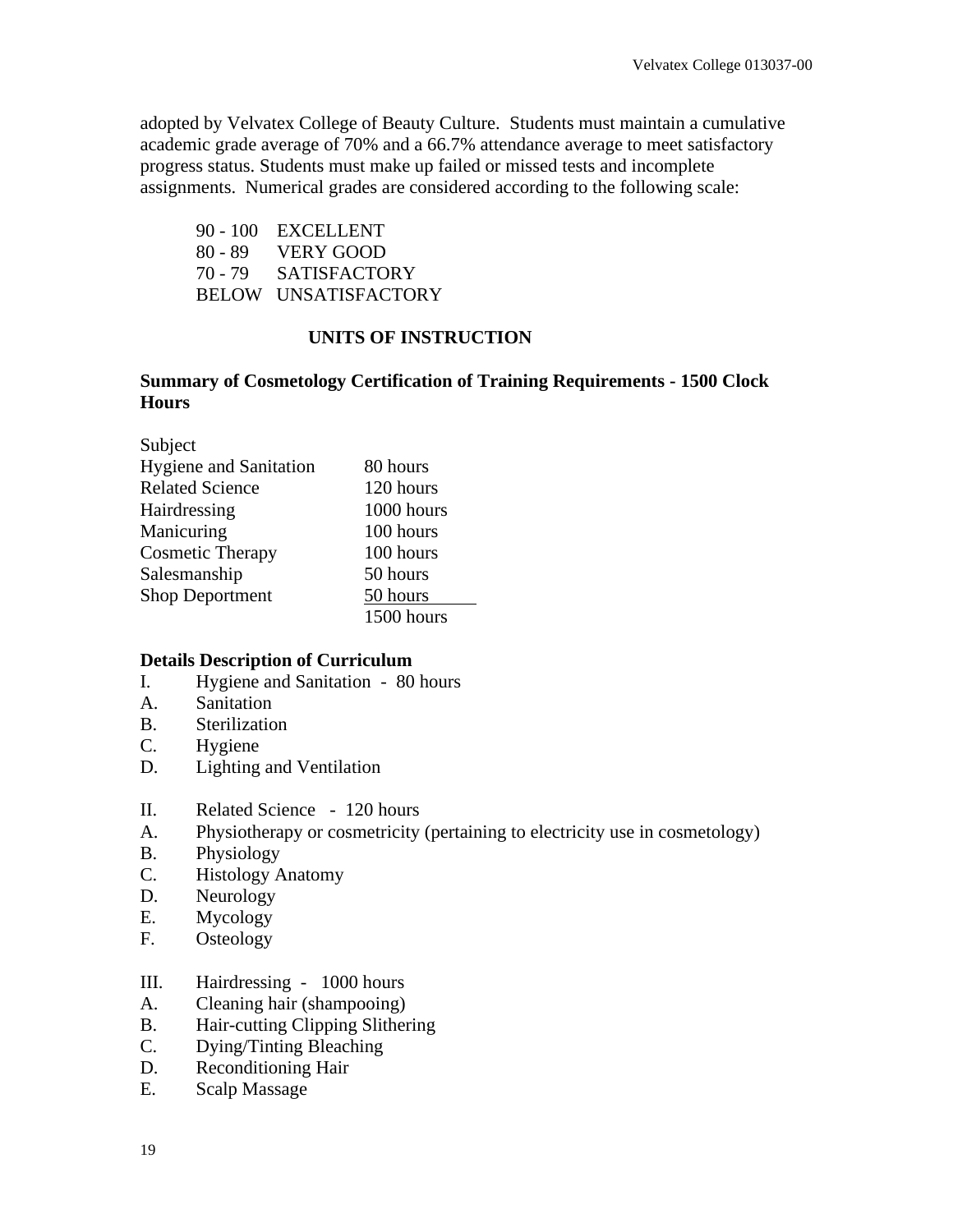- F. Brushing Combing
- G. Curling
- H. Permanent Waving/Wiggery
- I. Thermal Pressing Iron Curling
- J. Chemical Relaxing
- K. Miscellaneous
- IV. Manicuring 100 hours
- A. Construction/Anatomy of the fingernails
- B. Filing and Shaping
- C. Loosening/Removing dead cuticle
- D. Massage, hand and arm
- E. Miscellaneous
- V. Cosmetic Therapy 100 hours
- A. Skin types (dry, oily, mixed, etc...)
- B. Facial Massage, Packs
- C. Cosmetics, appropriate use of
- D. Art of applying make up
- E. Eyebrow arching
- F. Tinting, eyelashes/eyebrows
- VI. Salesmanship and Management 50 hours
- A. Marketing self (resume')
- B. Self-Image
- C. Work Delegation
- D. Miscellaneous
- VII. Shop Deportment Disposition 50 hours
- A. Courtesy
- B. Neatness
- C. Professional Attitude

### **TOTAL HOURS 1500**

The above hour requirements must be met by each student in each category in order for the earned hours to be accepted by the applicable regulatory agency for examination. The generous portion of miscellaneous hours is to be applied as needed in curriculum related areas or if the Student desires to specialize in a specific area.

**REFERENCES:** A comprehensive library of references, periodicals, books, texts, audio/video tapes and web-based materials are available to support the program of study and supplement the program of study. Students should avail themselves of the opportunity to use these extensive materials.

Milady's Standard Cosmetology, Textbook, Theory and Practical Workbook, Cosmetology Dictionary, 2012 Milady 5 Maxwell Drive - Clifton Park, NY 12065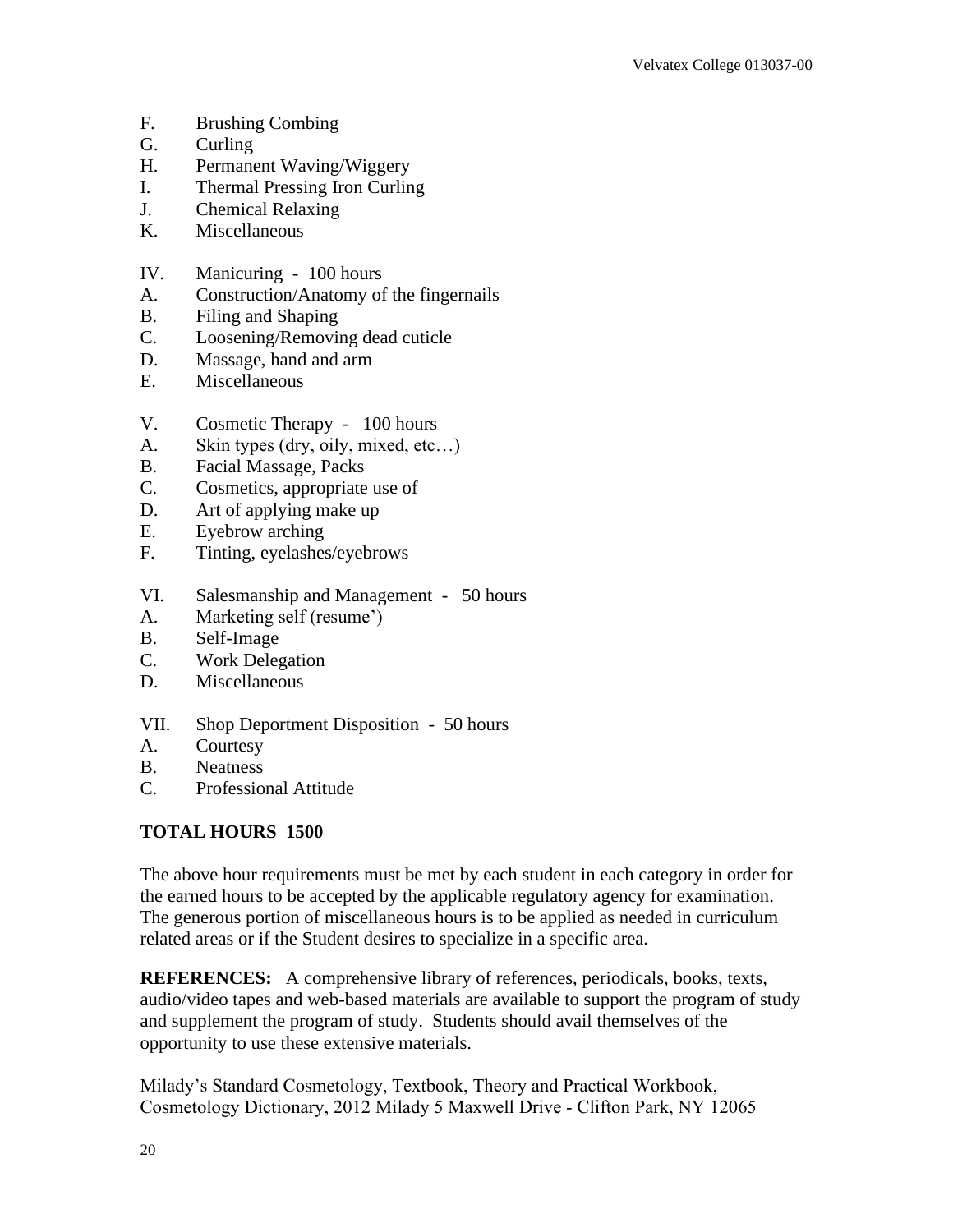#### **COSMETOLOGY INSTRUCTOR COURSE**

#### COURSE DESCRICPTION

The 600 hour Cosmetology Instructor Program consists of learning all aspects of the teaching profession. This includes course outlining and developing, teaching principles, student learning principles, lesson planning, basic teaching methods, teaching aids, classroom management, classroom problems, and various other subjects.

Cosmetology Instructor Certification of Training Requirements - 600 Clock Hours **Subject**

| 50 hours  |
|-----------|
| 100 hours |
| 50 hours  |
| 300 hours |
| 10 hours  |
| 90 hours  |
| 600 HOURS |
|           |

#### **Cosmetology Instructor training courses and/or programs includes instruction in:**

- 1. Principles of teaching and learning
- 2. Understanding learning styles and student diversity
- 3. Teaching methodology
- 4. Course and/or program development
	- a. Lesson plan development
	- b. Development and use of teaching aids
	- c. Test development
- 5. Student evaluation
	- a. Evaluation of theoretical knowledge
	- b. Evaluation of practical skills
- 6. Providing academic advising
	- a. Delivering feedback on student performance
	- b. Creating plans for improvement of student performance
- 7. Administrative responsibilities
- 8. Career and employment information
	- a. Professional ethic
	- b. Effective communication
	- c. Compensation methods
	- d. Licensing or certification requirements and regulations
	- e. Fundamentals of business management

#### COSMETOLOGY INSTRUCTOR COURSE OBJECTIVES

The teaching of cosmetology is both an art and a science. Educator should be dynamic and effective communicators. They should also be conscientious and competent thinkers. Finally, they should be sensitive participants in the teaching-learning relationship. This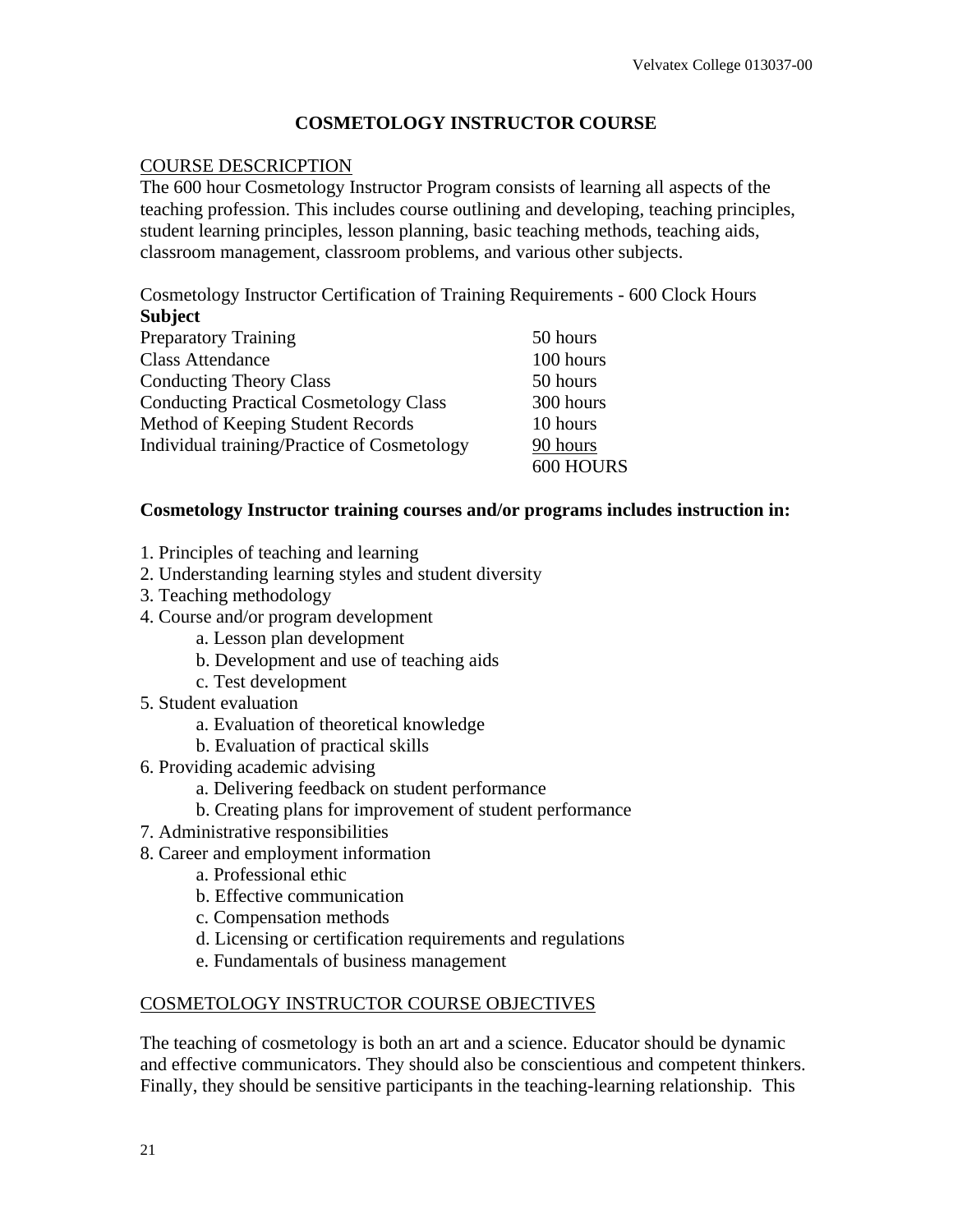combination of art and science will help teachers to guide students effectively in both classroom and clinical environments.

#### METHODS OF INSTRUCTION

- **Training and Teaching Others** Identifying the educational needs of others, developing formal educational or training programs or classes, and teaching or instructing others.
- **Performing for or Working Directly with the Public** Performing for people or dealing directly with the public. This includes serving customers and receiving clients or guests.
- **Coaching and Developing Others** Identifying the developmental needs of others and coaching, mentoring, or otherwise helping others to improve their knowledge or skills.
- **Guiding, Directing, and Motivating Subordinates** Providing guidance and direction to subordinates, including setting performance standards and monitoring performance.
- **Making Decisions and Solving Problems** Analyzing information and evaluating results to choose the best solution and solve problems.

**GRADING PROCEDURES:** The qualitative element used to determine academic progress is a reasonable system of grades as determined by assigned academic learning. Students are assigned academic learning and a minimum number of practical experiences. Academic learning is evaluated after each unit of study. Practical assignments are evaluated as completed and counted toward course completion only when rated as satisfactory or better. If the performance does not meet satisfactory requirements, it is not counted and the performance must be repeated. At least two comprehensive practical skills evaluations will be conducted during the course of study. Practical skills are evaluated according to text procedures and set forth in practical skills evaluation criteria adopted by Velvatex College of Beauty Culture. Students must maintain a cumulative academic grade average of 70% and a 66.7% attendance average to meet satisfactory Students must make up failed or missed tests and incomplete assignments. Numerical grades are considered according to the following scale:

|           | $90 - 100$ EXCELLENT |
|-----------|----------------------|
| $80 - 89$ | <b>EXERY GOOD</b>    |
| 70 - 79   | <b>SATISFACTORY</b>  |
|           | BELOW UNSATISFACTORY |

#### **COSMETOLOGY INSTRUCTOR REFERENCES**

Milady's Master Educator Student Course Book Second Edition, 2009 Author: Letha Barnes Milady 5 Maxwell Drive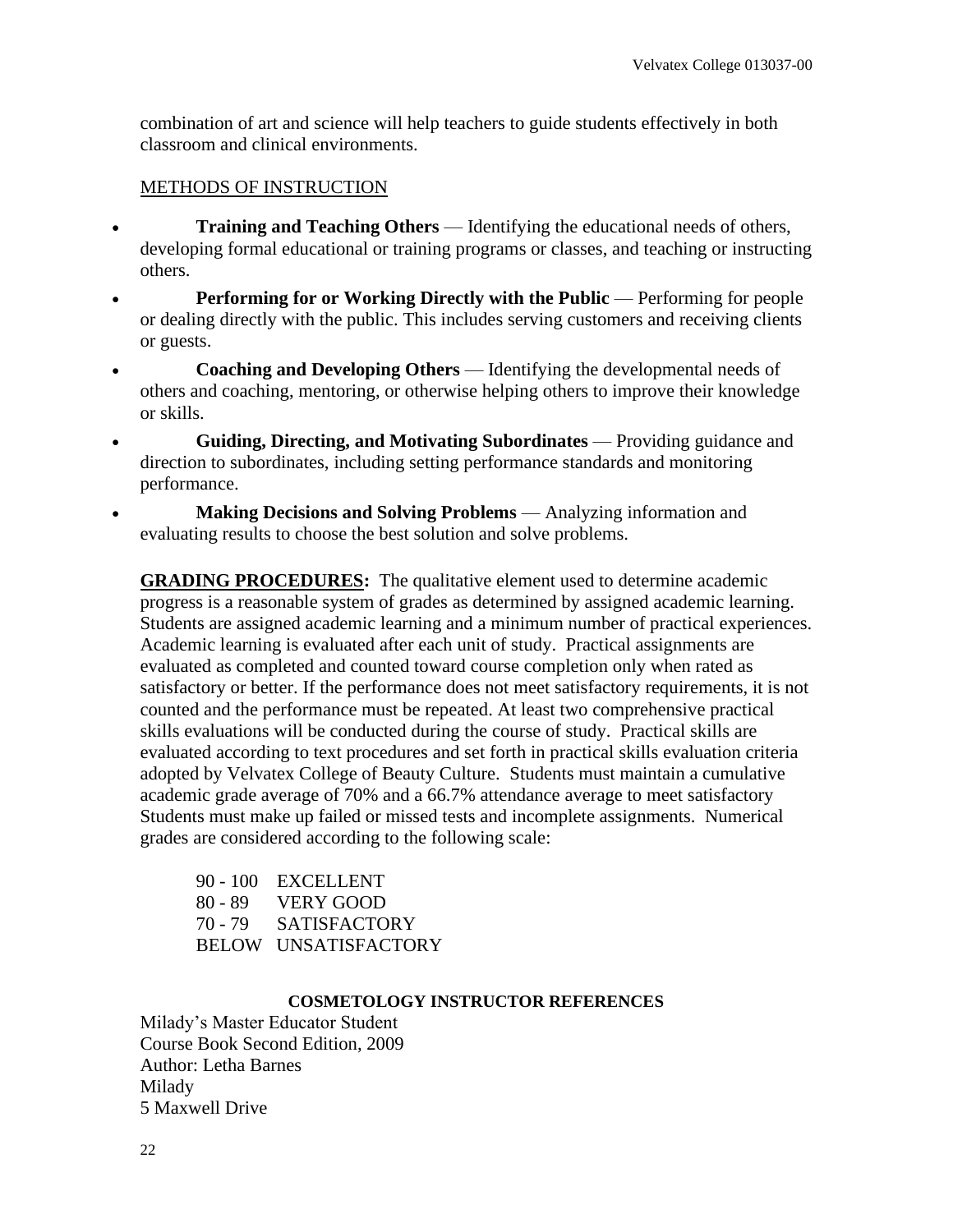Clifton Park, NY 12065

Milady's Master Educator Student Course Book, 2001 Author: Letha Barnes Milady 5 Maxwell Drive Clifton Park, NY 12065